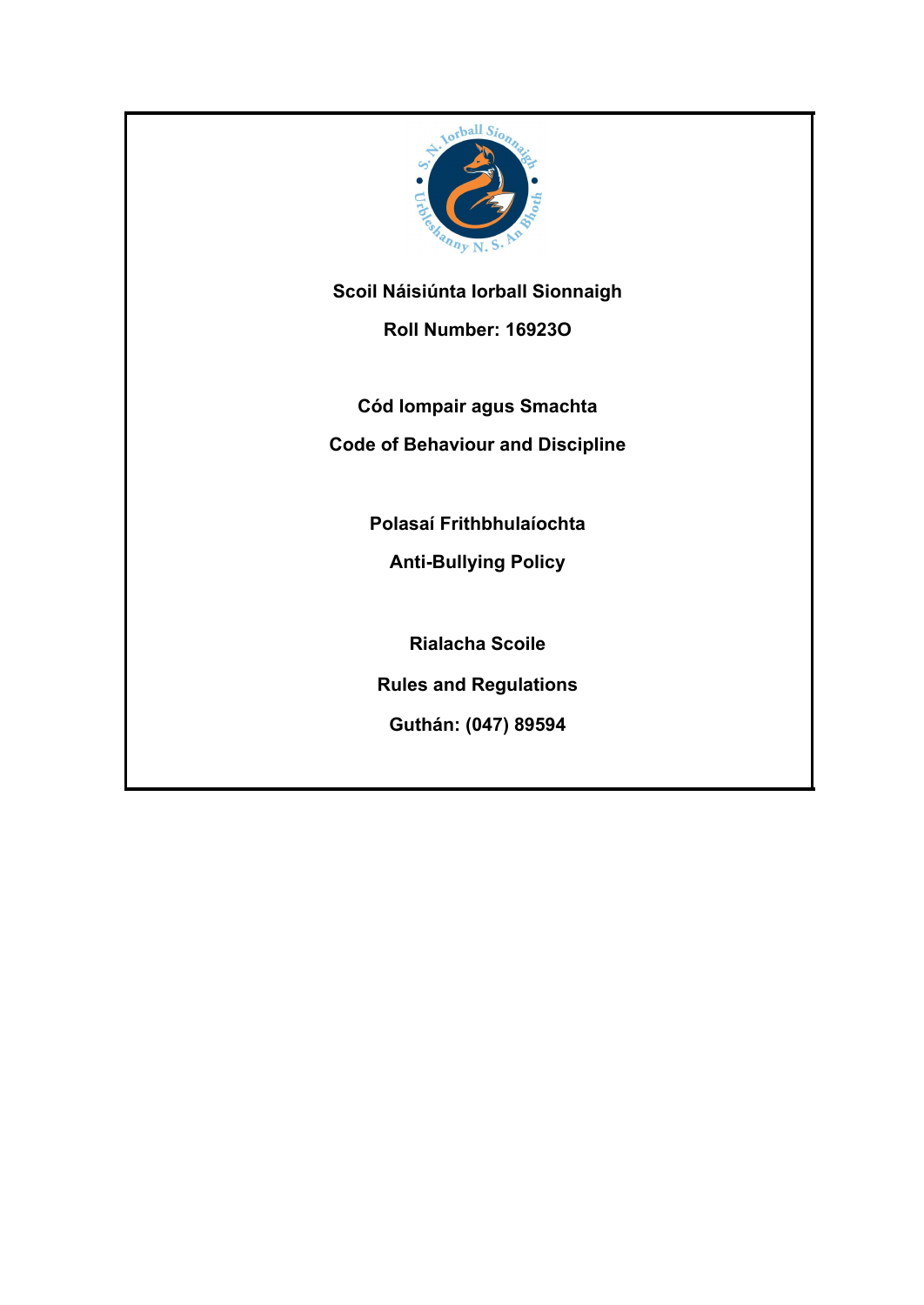#### **CONTENTS**

|    |                                                             | Page     |           |           |  |
|----|-------------------------------------------------------------|----------|-----------|-----------|--|
| 1. | Polasaí Ginearálta agus Cód Iompair is Smachta              | 1        |           |           |  |
| 2. | Code of Behaviour and Discipline for S.N. lorball Sionnaigh | $2 - 14$ |           |           |  |
| 3. |                                                             |          |           | $15 - 20$ |  |
| 4. |                                                             |          | $21 - 23$ |           |  |
| 5. |                                                             |          |           | 24        |  |
| 6. |                                                             |          |           | 25.26     |  |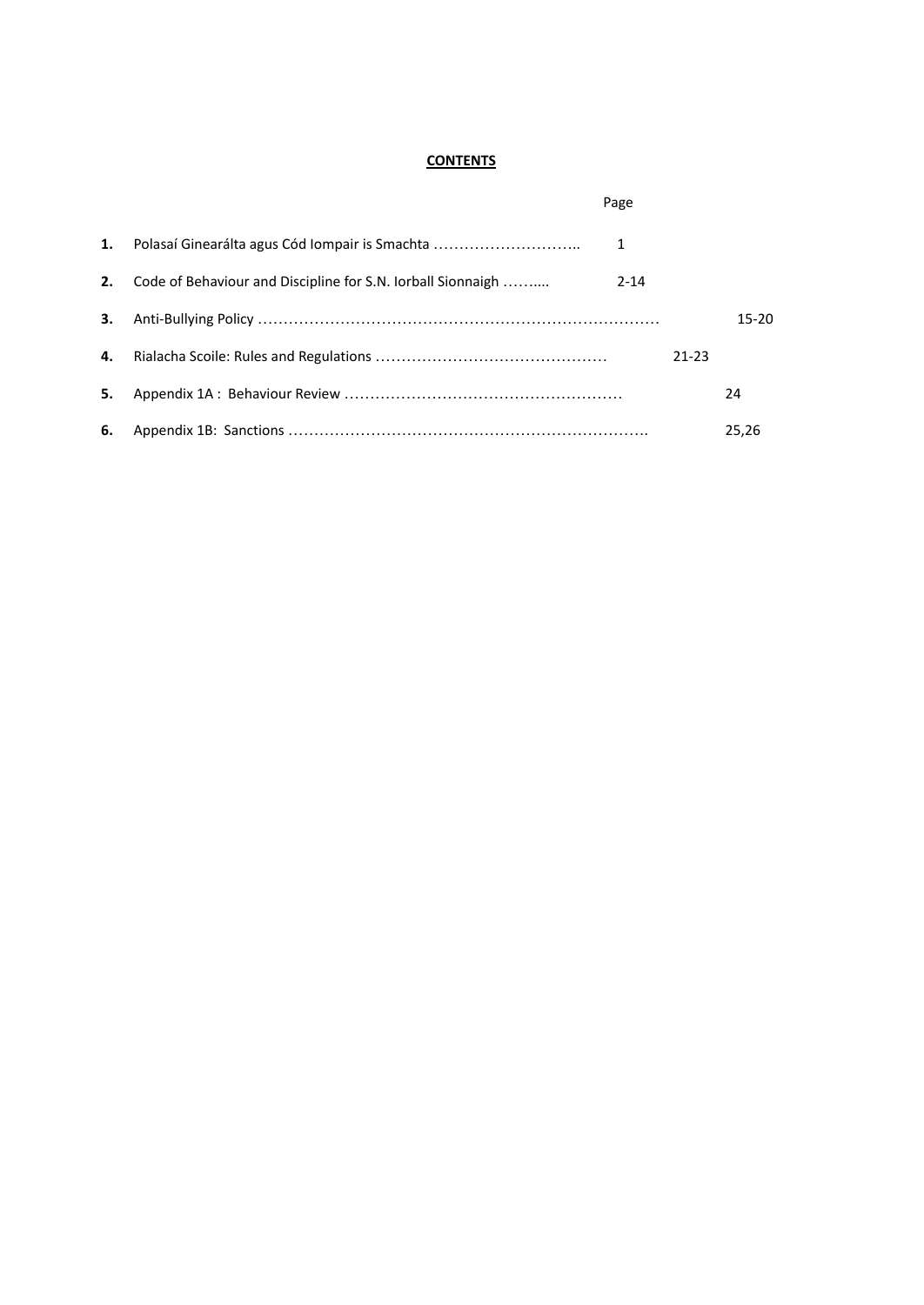# **POLASAÍ GINEARÁLTA AGUS CÓD IOMPAIR IS SMACHTA**

Rules are essential in order to ensure the smooth running of a school. No real educational progress can be made unless there is order in the school.

Discipline is also a central component of the school and moral education of children so that they can adequately prepare for the responsibilities of adulthood and citizenship.

Pupils attending our school are at all times expected to behave in a way which shows consideration for other pupils and teachers and respect for their surroundings. The aim is to maintain an ordered environment in which pupils can feel secure and make progress in all aspects of their development.

In devising a code, the school recognises the variety of differences that exist between children and the need to accommodate these differences, while acknowledging the right of each child to education in a relatively disruptive free environment.

Each teacher has responsibility for the maintenance of discipline within his/her classroom while showing a common responsibility for good order within the school premises. Overall responsibility for school discipline rests with the school principal.

Every effort will be made by staff to adopt a positive approach to the question of behaviour in school.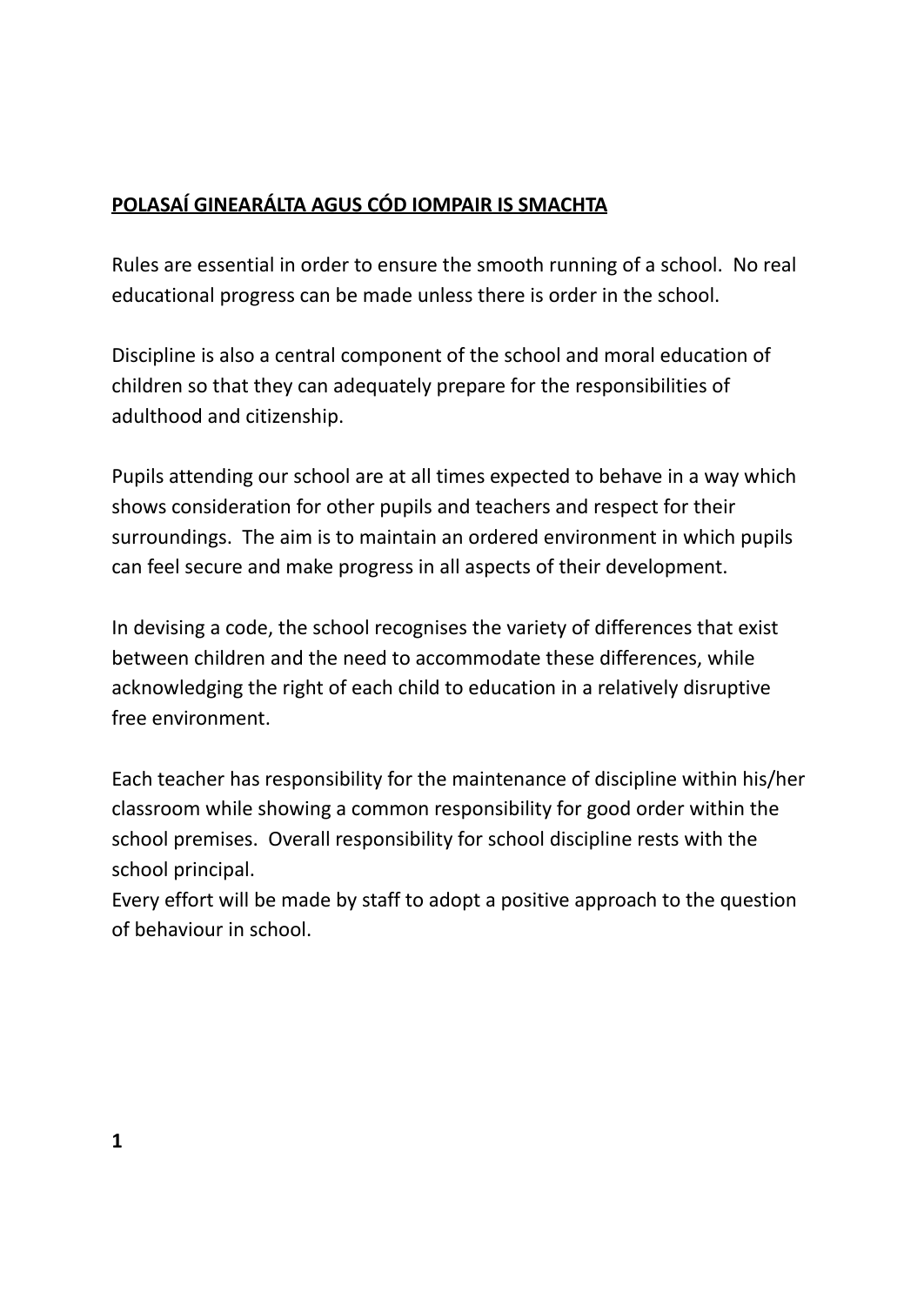# **CODE OF BEHAVIOUR POLICY S.N. IORBALL SIONNAIGH**

#### **Introductory Statement**

This Code of Behaviour has been devised by S.N. Iorball Sionnaigh in consultation with a PPDS Advisor, all staff members, the members of the Board of Management, the senior students and the parent's committee. It was devised during the third term of the 2008/2009 school year, and is reviewed at regular intervals.

### **Rationale**

- **●** The Board of Management of S.N. Iorball Sionnaigh decided to review the Behaviour Policy to ensure that it is in compliance with legal requirements and good practice as set out in *Developing a Code of Behaviour: Guidelines for Schools, NEWB, 2008.*
- *●* It is a requirement under the Education Welfare Act, 2000, Section 23 (1) which refers to *the obligation on schools to prepare a code of behaviour in respect of the students registered at the school. It details in Section 23(2), that the code of behaviour shall specify:*
	- *A. The standards of behaviour that shall be observed by each student attending the school;*
	- *B. The measures that shall be taken when a student fails or refuses to observe those standards;*
	- *C. The procedures to be followed before a student may be suspended or expelled from the school concerned;*
	- *D. The grounds for removing a suspension imposed in relation to a student; and*
	- *E.* The procedures to be followed in relation to a child's absence from school.

### **Relationship to Characteristic Ethos**

Urbleshanny NS seeks to enable each child to develop his/her potential in a caring environment where the talents of each child are nurtured and valued. The school climate and atmosphere are created by the actions and behaviour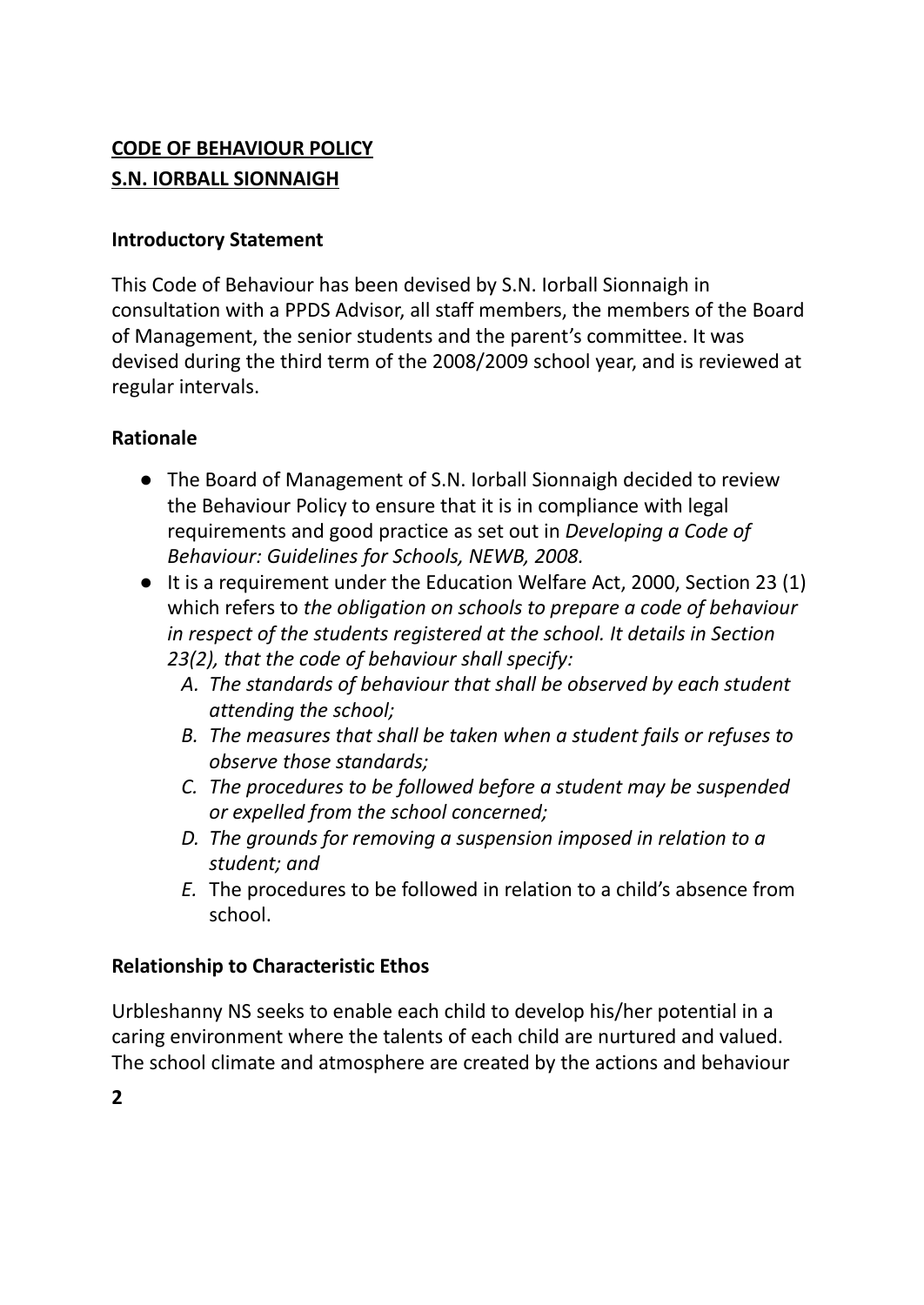of everyone in the school. The behaviour of adults in a child's life, including parents and teachers, is a significant influence on how a child acts. The code will be most effective where there is a high level of openness and co-operation between staff, parents and pupils. A clear understanding among all the partners of the standards of behaviour required and the procedures to be adopted where there are breaches of the code also helps ensure a harmonious environment where all can work effectively.

## **Aims**

In devising this code, consideration has been given to the particular needs and circumstances of this school. The aim is to foster an ordered and orderly environment in which pupils can, through developing self-discipline, feel secure and make progress in all aspects of their development. This code of behaviour describes the school's expectations about how each member of the school community will help to make the school a good place for teaching and learning. Every effort will be made by all members of staff to adopt a positive approach to the question of behaviour in the school and the over-riding aims will be –

- To ensure an educational environment that is guided by our vision statement;
- To promote positive behaviour and self-discipline recognising the differences between children and the need to accommodate these differences;
- To foster the development of a sense of responsibility and self-discipline in pupils based on respect, consideration and tolerance of others;
- To enhance the learning environment and allow the school to function in an orderly way where children can make progress in all aspects of their development;
- To ensure the safety and well-being of all members of the school community;
- To assist the parents and children in understanding the systems and procedures that form part of the Code and to seek their co-operation in the application of these procedures;
- To ensure that the system of rules, rewards and sanctions are implemented in a fair and consistent manner throughout the school;
- To foster caring attitudes to one another and to the environment;
- To enable teachers to teach without disruption.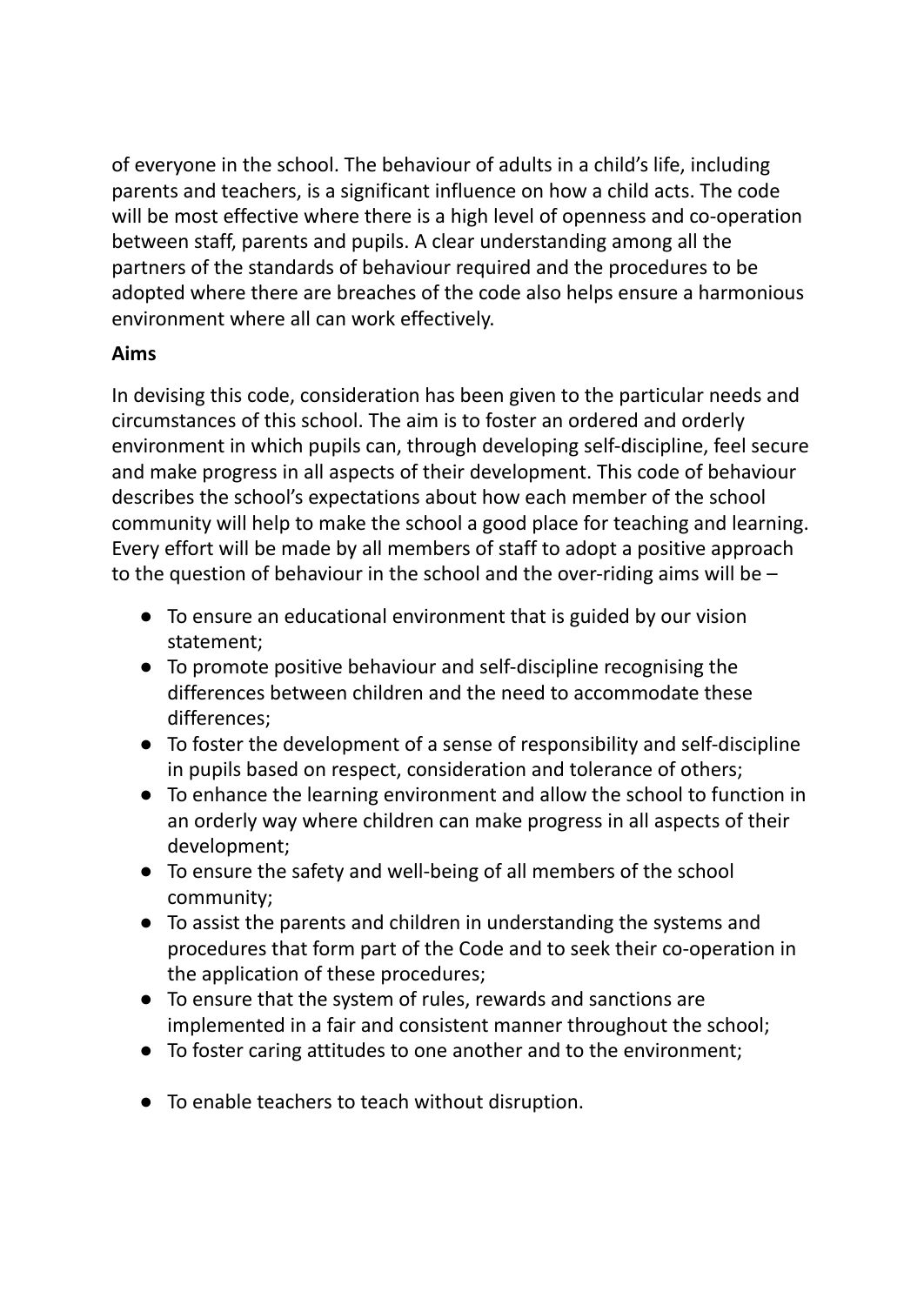### **Guidelines for Behaviour in the School**

The school recognises the variety of differences that exist between children and the need to appreciate these differences. It is agreed that a high standard of behaviour requires a strong sense of community within the school and a high level of co-operation among staff and between staff, parents and pupils. Every effort will be made to ensure that the code of behaviour is implemented in a reasonable, fair and consistent manner. The limits of behaviour are clearly defined and children become familiar with the consequences of behaviour beyond these limits. The over-riding principle governing this code is respect respect for ourselves and others; our own and others' property and the environment.

The school expects the highest standard of behaviour from its pupils including the following:

- Each pupil is expected to be well behaved and show consideration for other children and adults;
- Each pupil is expected to show respect for the property of the school, other children's and their own belongings;
- Each pupil is expected to attend school and to be punctual;
- Each pupil is expected to do his/her best both in school and for homework.

While the school has expanded on these principles to outline the "school rules" (see pages 21-23), each class is required to draft their own class rules or charter, through consultation and discussion within the class and they will reflect the age and maturity levels of the students in the class. These rules will be kept to a minimum, they will be recorded in simple language and they will be stated positively, telling students what to do as well as what not to do. The rules will be referred to regularly and will form part of SPHE lessons.

### **Whole School Approach to Promoting Positive Behaviour**

The Board of Management and the Principal have overall responsibility for the implementation and on-going monitoring of this policy. However, all staff

**4**

members have responsibility for their own classes and for the general school population when on yard duty or on any organised out-of-school activity. Senior students have a role to play and parents or other members of the school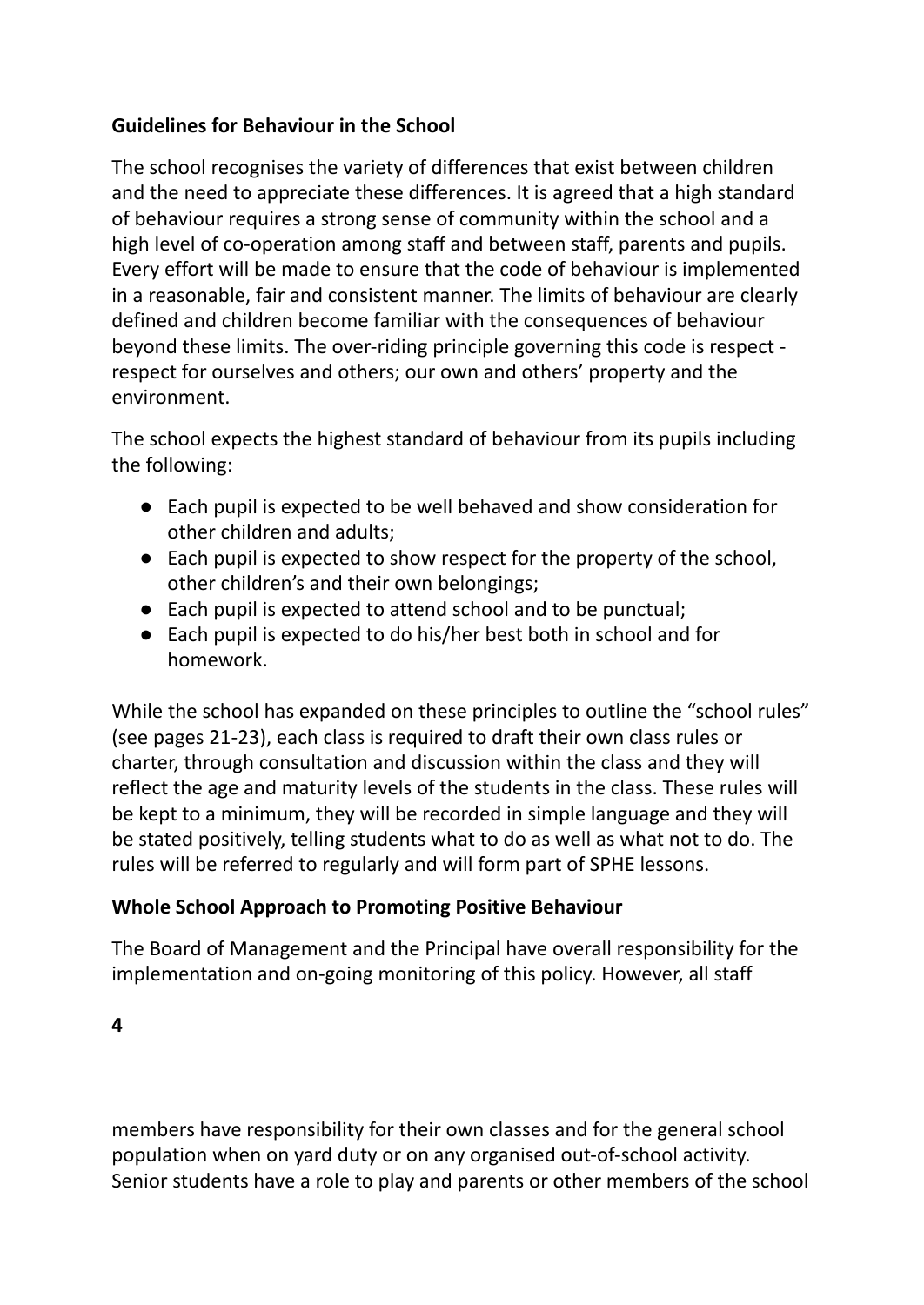community may make comments or suggestions directly to the Principal. The school values the support and co-operation of parents in the promotion of this strategy. The policy shall apply to all students during *all* school related activities.

It is the policy of this school to actively promote good behaviour. Children learn best by being rewarded. It is more positive to praise a child doing the proper thing than to constantly scold the child who misbehaves. As part of our on-going efforts to promote positive behaviour, time will be allocated at some staff meetings for discussion regarding the implementation of the code. Staff will be given opportunities to share their experience of both positive and negative behaviour and to learn from collective wisdom.

Teachers will use various strategies to promote good behaviour including "Golden Time", star/reward charts, stickers, homework passes, weekly lottery, group competition and other incidental means of praise or reward.

To facilitate new members of staff become familiar with practices within the school, discussion regarding the implementation of the code will always form part of the first staff meeting held each September. A copy of the code will be included in all teachers' documents. The code will also be given to parents whenever they enrol a child in the school.

### **REWARDS AND SANCTIONS**

### **The Following strategies will be used by all teachers:**

#### **Praise**

Praise may be given by means of any one of the following:

- A quiet word or gesture to show approval;
- A comment in a child's exercise book;
- A visit to another class, to another member of staff or to the Principal for commendation;
- A word of praise in front of a group or the class;
- A reward system student of the week/occasional treats;
- Special mention at assembly;
- Delegating some special responsibility or privilege;
- A mention to parents either written or verbal communication;
- End of year awards ceremony.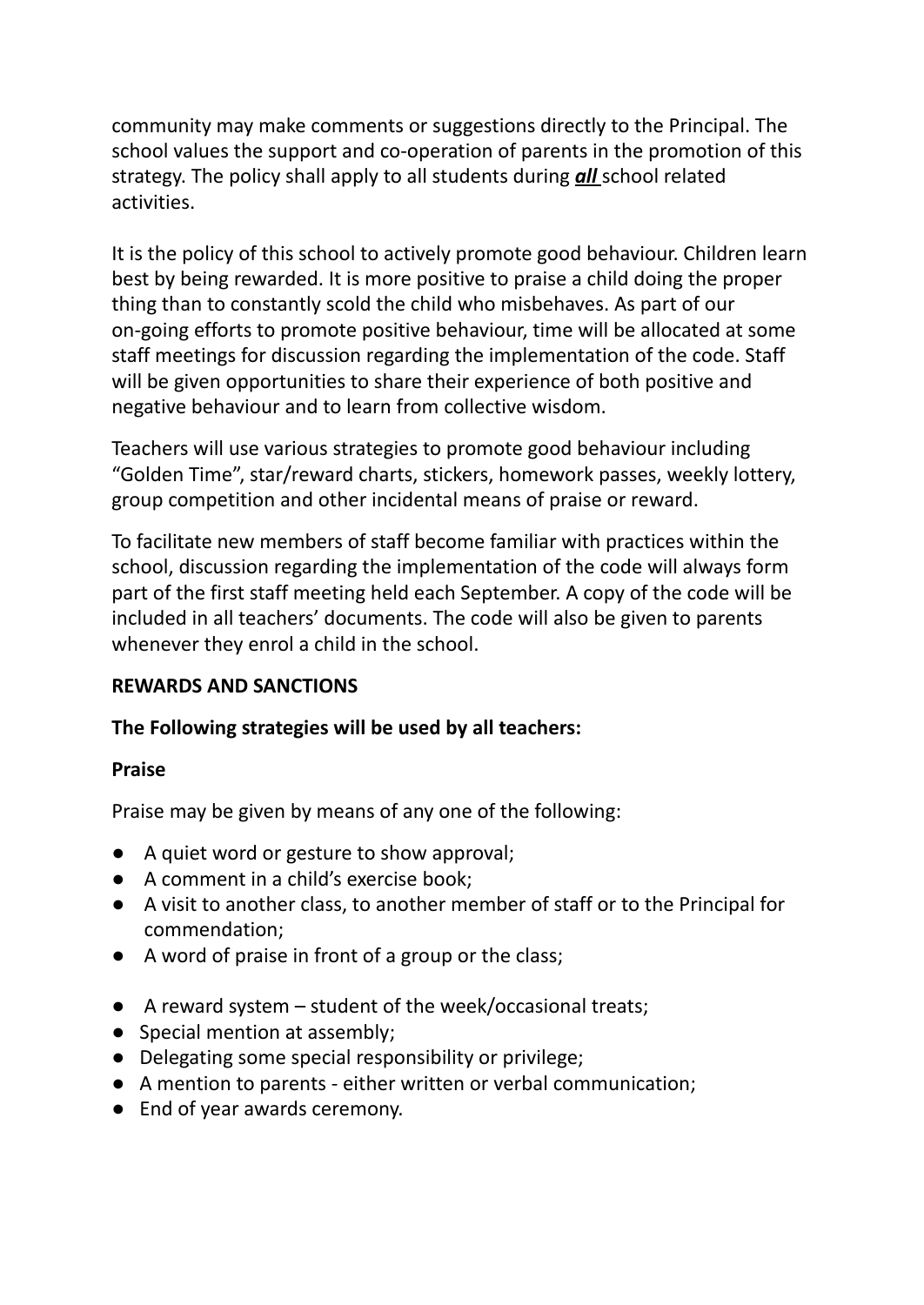### **Disapproval**

**The purpose of sanctions and other strategies is to promote positive behaviour and to discourage misbehaviour. Sanctions will be applied according to the gravity of the misbehaviour, with due regard to the age and emotional development of the child.**

The following stages will be used to show disapproval of inappropriate behaviour – they are not always followed in the format listed.

- Reasoning with pupils including advising them about the consequences of their actions;
- Verbal reprimand (including advice on how to improve);
- Temporary removal from group (within the class or on the yard);
- Note in journal from class teacher to be signed by parent;
- Carrying out a useful task within the school;
- Reflection sheet (signed by parent and kept on file by teacher);
- Referral to another teacher/classroom (maximum stay one hour);
- Verbal communication with parents/guardians;
- Prescribing extra work (kept on file by teacher);
- Supervision during lunch break in designated area.
- Withdrawal of privileges;
- Recording instances of repeated misbehaviour and referral to the Principal;
- Formal written communication with parents/guardians;
- Referral to the Principal and the Chairperson or other member of the Board of Management;
- Formal meeting with parents/guardians;
- Suspension;
- Expulsion.

### **Pupils will not be deprived of engagement in a Curricular Area, except on the grounds of health and safety.**

### **Occasionally, other prudent, unlisted steps may be taken.**

Initially instances of misbehaviour will be dealt with by the class teacher. This will include children being advised about their behaviour and about how to improve. Discussion about behaviour and its consequences will form part of SPHE lessons at all class levels. Teachers will actively promote good behaviour and aim to "catch" repeated offenders at activities where they can give positive feedback, thus promoting better behaviour.

However, where these strategies have failed and where misbehaviour is more serious or persistent it will be necessary to involve others including the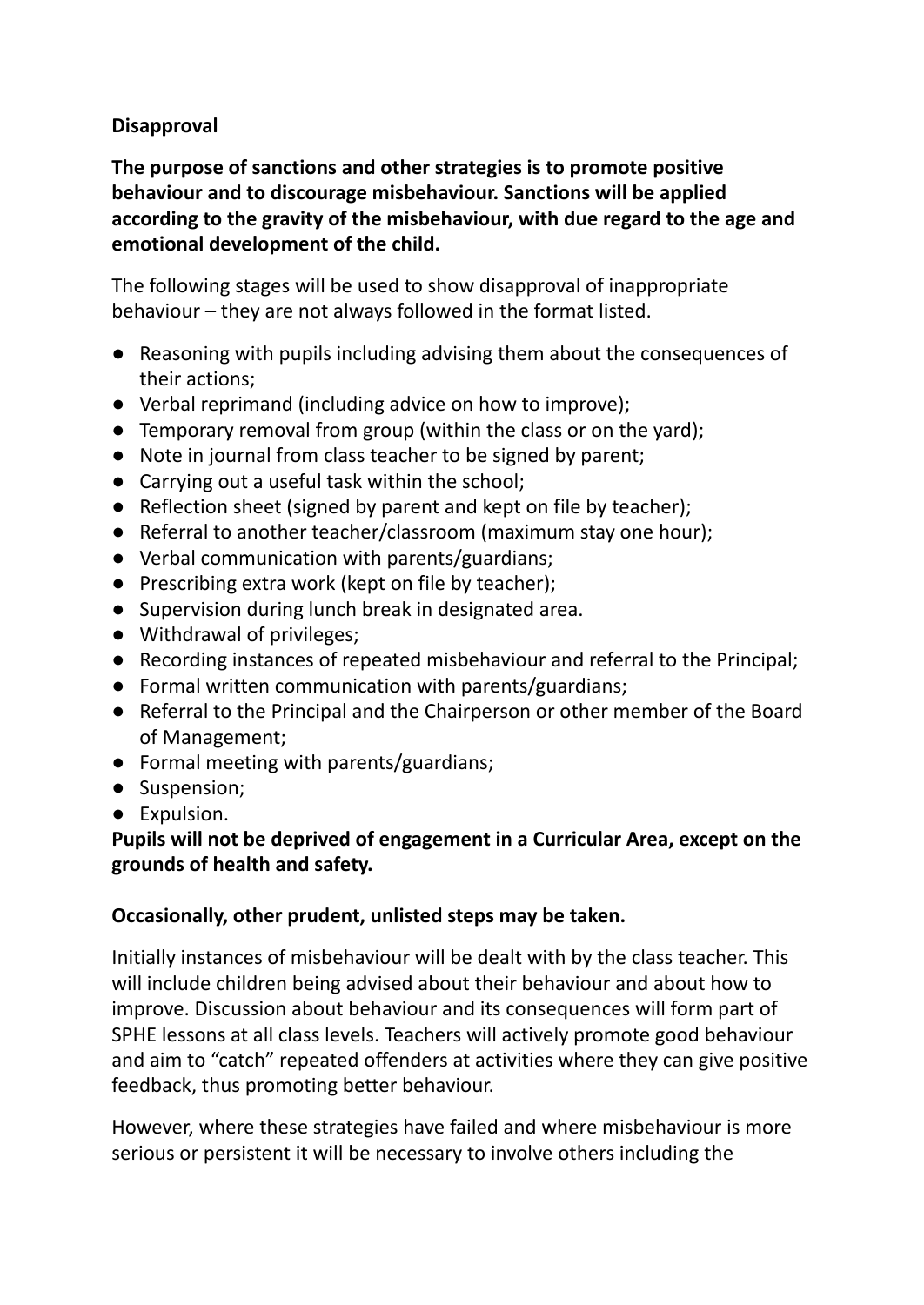Principal, parents/guardians and the Board of Management. The Principal and staff may also seek assistance from NEPS, SESS, HSE or other agencies.

### **Classification of Misbehaviours**

Misbehaviour falls into one of three categories – minor, serious or gross. Teachers and/or the Principal will make judgements based on a common sense approach having regard to the age or vulnerability of the child and the gravity and frequency of any misbehaviour as follows:

### **Minor Misbehaviour**

The following are examples of possible minor misbehaviour:

Running in the school building / Talking out of turn.

### **Teachers will take the following steps when dealing with Minor Misbehaviour**

### **Phase 1**

- Reasoning with the pupil
- Verbal reprimand;
- Time out;
- Carrying out a useful task within the school;

### **Regular occurrences of Minor Misbehaviour will be dealt with as follows:**

#### **Phase 2**

- Temporary separation from peers (within the classroom);
- Referral to another teacher/classroom (maximum stay one hour);
- Note in journal from class teacher to be signed by parent;
- Referral to the Principal;
- Reflection sheet (describing incident) signed by parents/teacher/student (kept on file by teacher)
- Discussion with parents about misbehaviour.

### **Phase 3**

- Child will be sent to the Principal;
- Formal letter from school Principal informing parent of continuous misbehaviour;
- Denial of participation in some class activity e.g. trip to park, school tour;
- Class teacher and/or Principal will meet with one/both parents;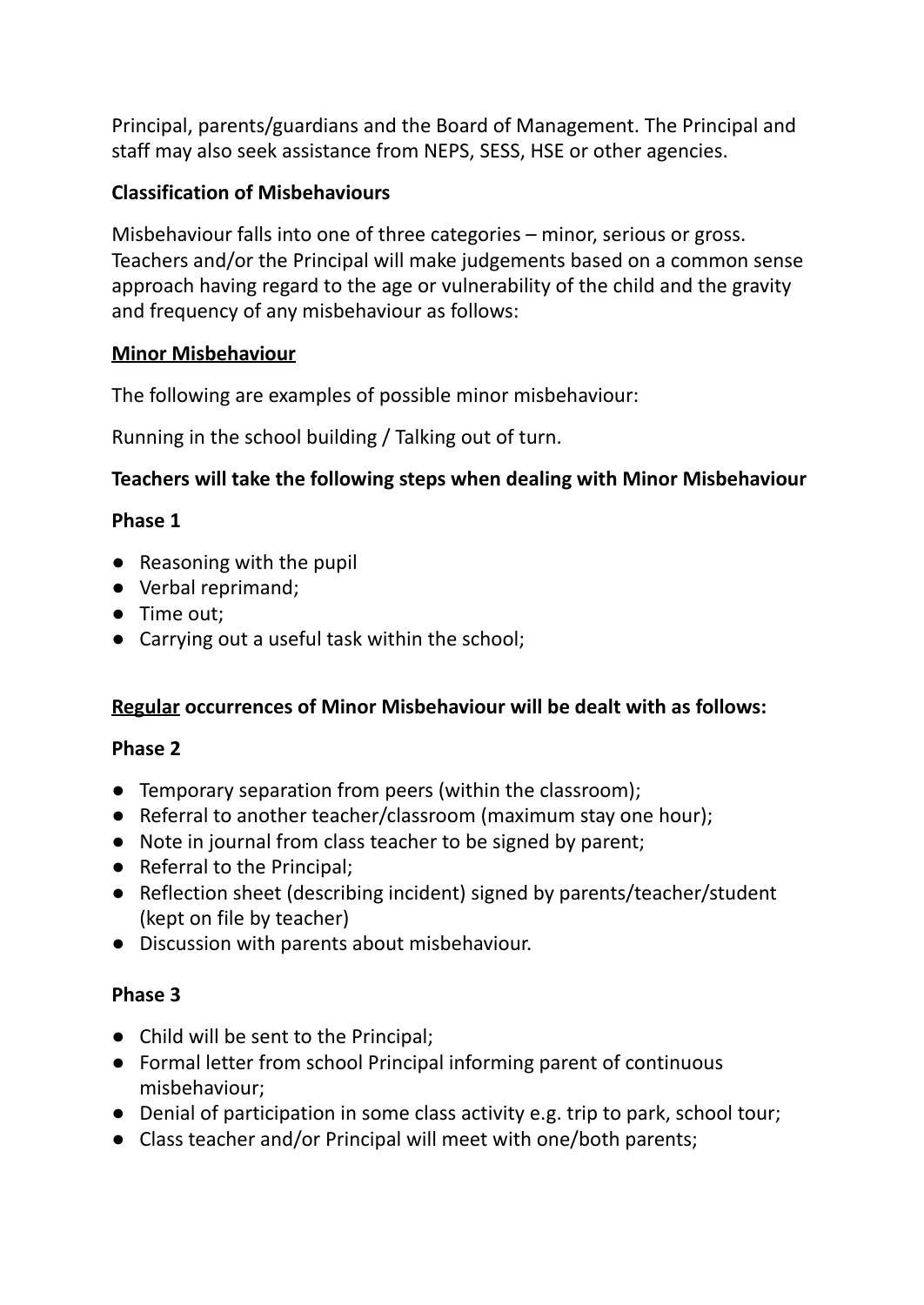● Chairperson of the Board of Management informed and parents requested to meet with Chairperson or other designated Board member and the Principal.

### **Serious Misbehaviour**

The following are examples of possible serious misbehaviour: Using unacceptable language / Deliberate, continual disobedience.

### **All incidents of bullying will be dealt with as outlined in the school's Anti-bullying policy. (See pages 15-20)**

**Teachers will take steps as outlined from Phase 2 above, but depending on misbehaviour may proceed to the following steps when dealing with Serious Misbehaviour**:

- Child will be sent to the Principal;
- An account of all incidents will be entered in the relevant Incident book;
- Formal letter from school Principal informing parent of misbehaviour;
- Class teacher or Yard duty teacher **and** Principal will meet with one/both parents;
- Chairperson of Board of Management informed and parents requested to meet with Chairperson or other designated Board member and the Principal;
- Suspension will be used as a sanction where all attempts at reasoning with the pupil have failed and where all other efforts of the school in consultation with the parents or guardians of the pupil have failed to achieve a satisfactory conclusion. Following formal verbal discussions a letter outlining items discussed will be sent to parents. Communications to parents regarding the suspension of a pupil, or the possibility of considering suspension as a sanction, will be in writing. (Copies of all correspondence will be retained)

### **Regular occurrences of Serious Misbehaviour will be dealt with as follows:**

● Parents will be invited to meet class teacher, the principal and/or the chairperson to discuss repeated serious incidents of misbehaviour.

### **Gross Misbehaviour**

The following are examples of gross misbehaviour: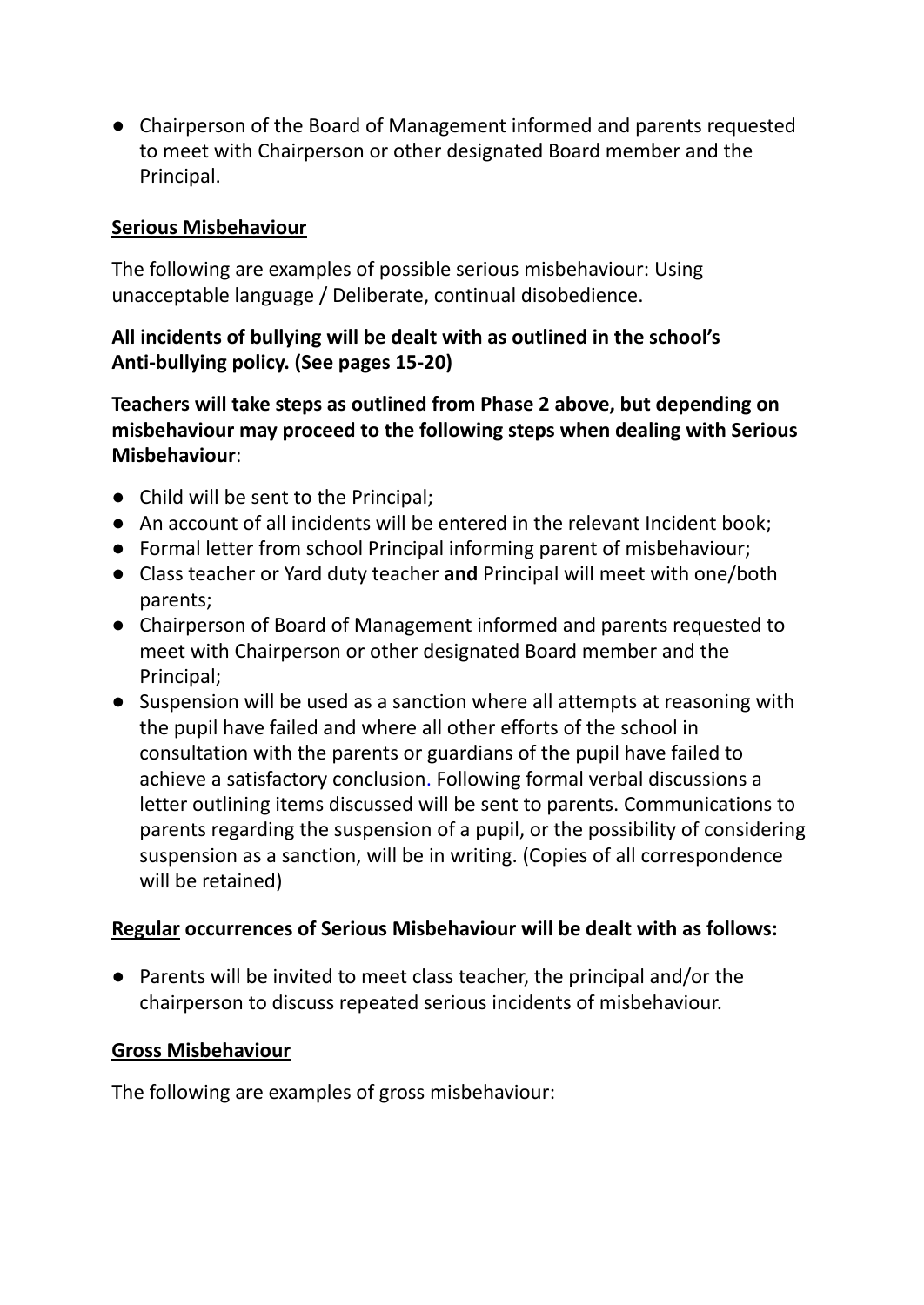Bringing weapons or dangerous substances to school / Deliberately injuring any member of the school community. Persistent incidents of serious misbehaviour will be classified as gross misbehaviour.

### **Teachers will take the following step when dealing with Gross Misbehaviour**

**●** Principal and Chairperson are informed immediately and suspension sanctioned.

### **Suspension**

Before serious sanctions such as suspension or expulsion are used, the normal channels of communication between school and parents will be utilised. Communication with parents may be verbal or by letter depending on the circumstances.

For gross misbehaviour or repeated instances of serious misbehaviour, suspension may be considered. Parents concerned will be invited to come to the school to discuss their child's case. Aggressive, threatening or violent behaviour towards a teacher or pupil will be regarded as serious or gross misbehaviour.

Where there are repeated instances of serious misbehaviour, the Chairperson of the Board of Management will be informed and the parents will be requested in writing to attend at the school to meet the Chairperson, teacher and the principal. If the parents do not give an undertaking that the pupil will behave in an acceptable manner in the future the pupil may be suspended for a period. Prior to suspension, where possible, the Principal may review the case in consultation with teachers and other members of the school community involved, with due regard to records of previous misbehaviours, their pattern and context, sanctions and other interventions used and their outcomes and any relevant medical information.

Suspension will be in accordance with the Rules for National Schools and the Education Welfare Act 2000.In the case of gross misbehaviour, where it is necessary to ensure that order and discipline are maintained and to secure the health and safety of pupils and teachers, the Board has deferred responsibility to the Principal to sanction an immediate suspension for a period not exceeding three school days, pending a discussion of the matter with the parents.

Further suspensions will require Board of Management approval. This approval may be obtained at a regular meeting of the Board or at an emergency meeting at which the Chairperson and Principal have outlined for the Board the reasons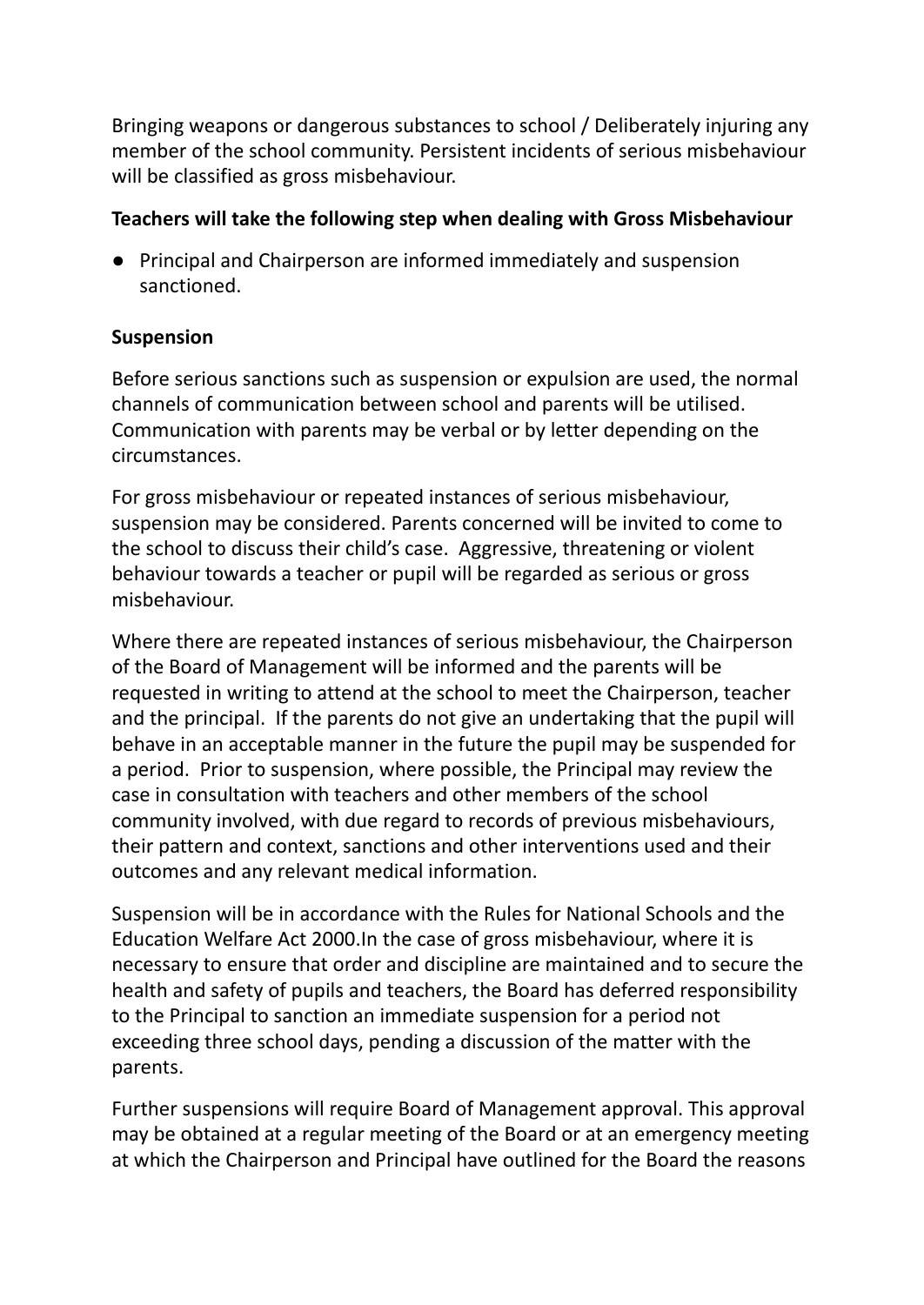why they feel it is necessary to impose a further suspension. In line with the requirements of the Education Welfare Act (2000), the Board of Management will inform the Education Welfare Board when any pupil's period of suspension equals or exceeds six school days.

- **●** When a student is suspended, the student will be removed from the class and supervised by two adults until the parents/guardians attend to remove the student from the school. The Principal will meet with the parents/guardian to outline the decision to implement the suspension and will present the parents/guardian with a written statement of the terms, duration and date of the termination of the suspension.
- **●** All efforts will be made to contact parents including calling or texting mobile phones... Where parents are not available during school hours the alternative numbers may be used.

### **Removal of Suspension (Reinstatement)**

Following, or during a period of suspension, the parent/s may apply to have the pupil reinstated to the school. The parent/s must give a satisfactory undertaking that a suspended pupil will behave in accordance with the school code and the Principal must be satisfied that the pupil's reinstatement will not constitute a risk to the pupil's own safety or that of the other pupils or staff. The Principal in consultation with the parents, the class teacher and the student (if appropriate) will facilitate the preparation of a behaviour plan for the pupil, if required, and will re-admit the pupil formally to the class.

Where a satisfactory resolution of a problem is achieved, a pupil may be re-admitted to school within a suspension period at the discretion of the chairperson of the board and the principal.

#### **Expulsion**

The Board of Management has the authority to expel a student in an extreme case (see p.81, Developing a Code of Behaviour; Guidelines for Schools) or where repeated incidents of serious misbehaviour interfere with the educational opportunities of fellow students or where there is a threat to the health and safety of either students or staff. This sanction would be imposed under the terms of the Education Welfare Act (2000). Suspension/expulsion procedures are in accordance with the Education Act (1998).

### **Before/After School**

Parents are reminded that the staff of the school does not accept responsibility for pupils before official opening time of 9.00 a.m. or after the official closing time of 3.00p.m. except where pupils are engaged in an extra-curricular activity organised by the school and approved by the Board of Management. Pupils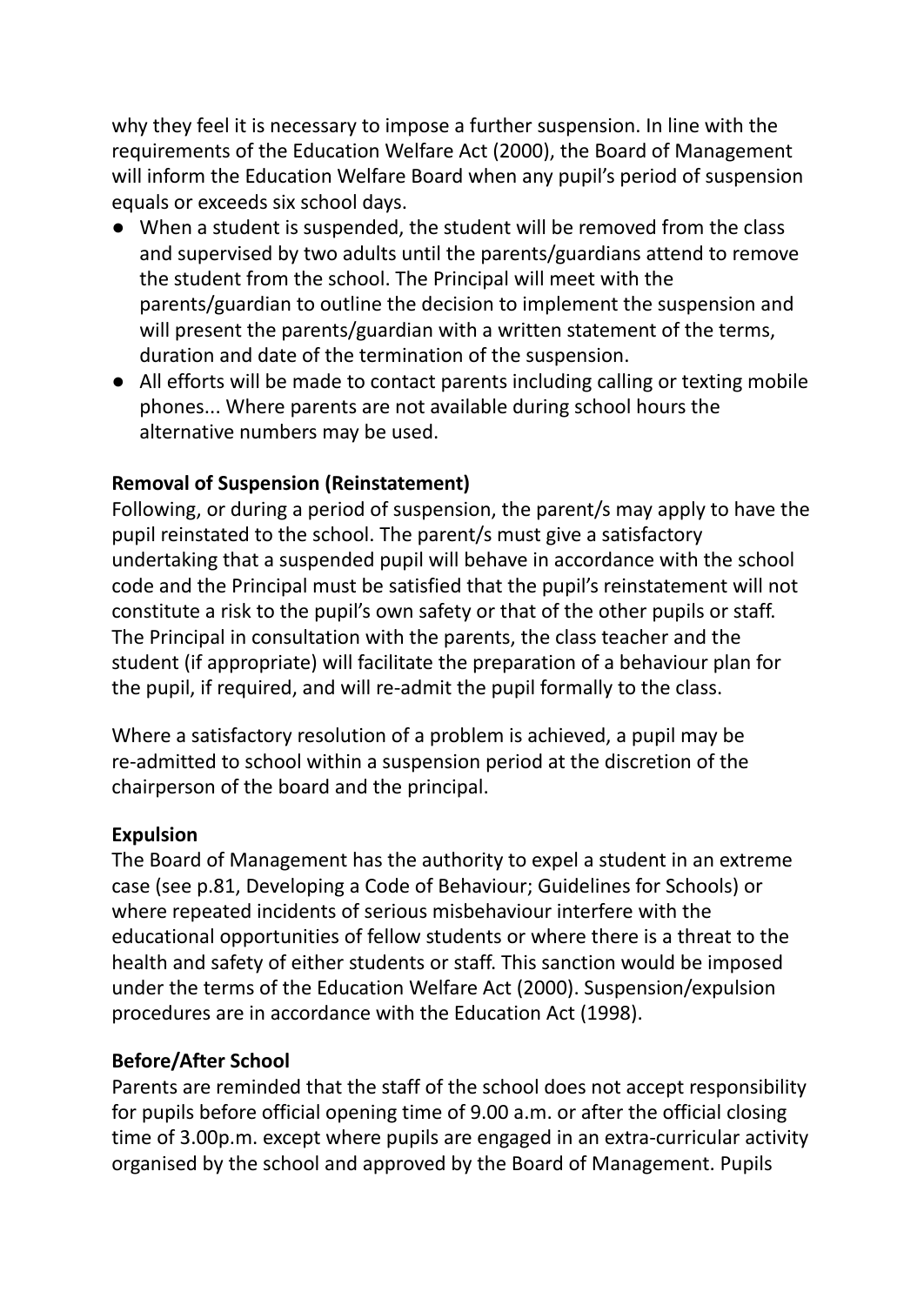involved in such activities are expected to behave in accordance with school behaviour policy during these times.

**Managing aggressive or violent behaviour**The school recognises that occasionally students may not respond positively to the usual interventions and that they may require extra support in an effort to manage aggressive or violent behaviour. A small minority of students may show particular challenging behaviour. These students will need a sustained and systematic response involving the important adults in their lives, in school and at home.

### **Appeals**

Under Section 29 of the Education Act, 1998, parents (or pupils who have reached the age of 18) are entitled to appeal to the Secretary General of the Department of Education and Science against some decisions of the Board of Management, including :

(1) permanent exclusion from a school and

(2) suspension for a period which would bring the cumulative period of suspension to 20 school days or longer in any one school year. Appeals must generally be made within 42 calendar days from the date the decision of the school was notified to the parent or student. (See Circular 22/02)

### **Keeping records**

In line with the school's policy on record keeping, and data protection legislation, formal records in relation to pupils' behaviour are kept in a secure filing cabinet. Copies of all communications with parents/guardians will be retained in the school. Records of more serious incidents are recorded on the school databiz system. All such records are retained until students reach 21 years. Class teachers shred personal records at the end of each year.

### **Procedures for notification of pupil absences from school**

Parents must notify the school in writing of a student's absence and the reason for this absence.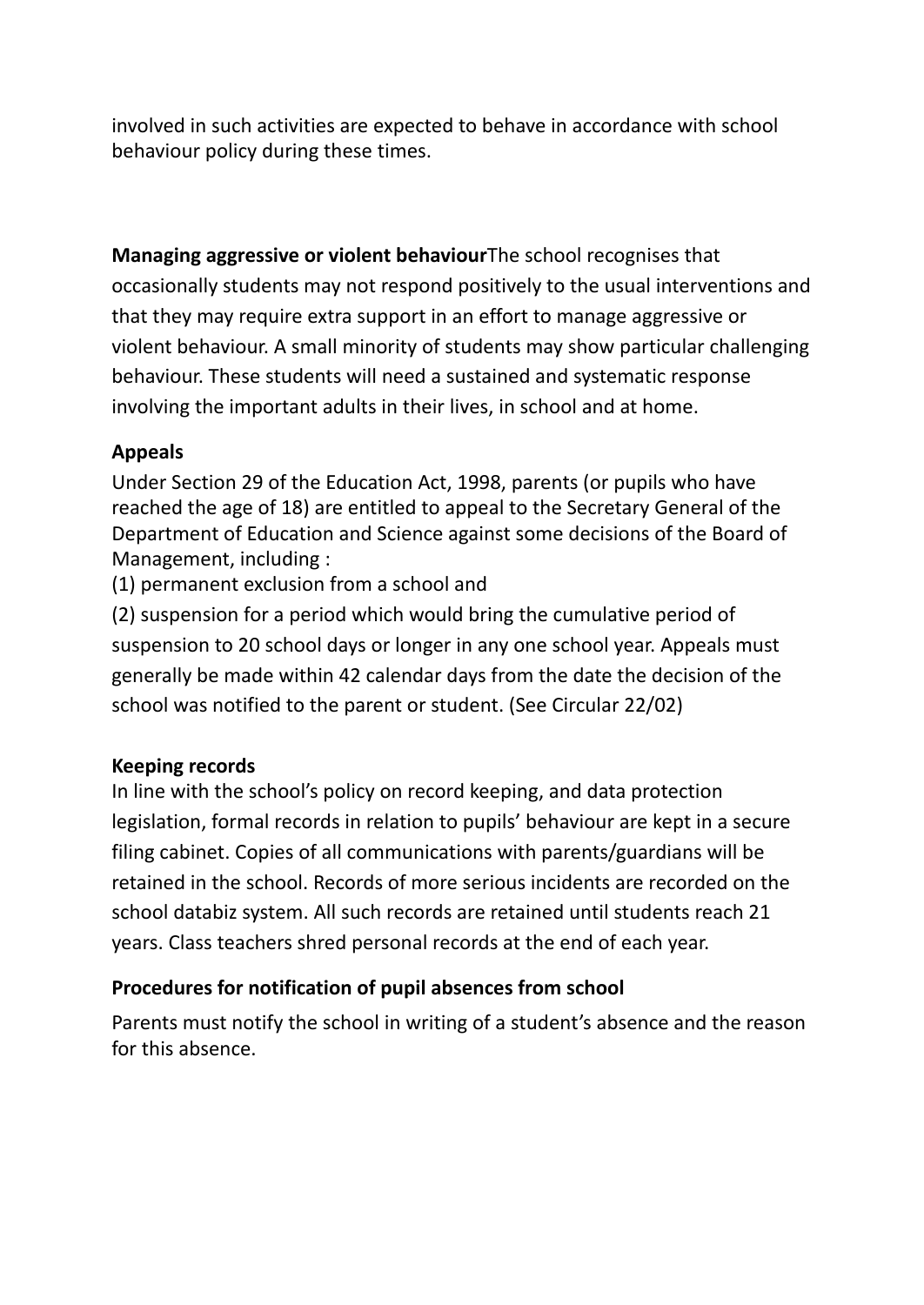### **Roles and Responsibilities**

#### **Board of Management's Responsibilities**

The Board of Management is expected to:

- Provide a comfortable, safe environment;
- Support the Principal and staff in implementing the code;
- Ratify the code;
- Ensure the code is communicated to the whole school community.

#### **Principal's Responsibilities:**

The Principal is expected to:

- Promote a positive climate in the school
- Ensure that the Code of Behaviour is implemented in a fair and consistent manner
- Arrange for review of the Code, as outlined in the timetable for review.

### **Teachers'Responsibilities**

Teachers are expected to:

- Teach the code;
- Support and implement the school's code of behaviour having regard to decisions made on a whole school basis;
- Be cognisant of their duty of care;
- Create a safe and welcoming working environment for each pupil;
- Develop and nurture a sense of self-esteem in each pupil;
- Praise desirable behaviour;
- Facilitate pupils to reach their full academic potential;
- Listen, at appropriate times, to pupils' explanations for behaviour;
- Recognise and affirm good work;
- Prepare school work and correct work done by pupils;
- Keep opportunities for disruptive behaviour to a minimum;
- Deal appropriately with misbehaviour;
- Keep a record of instances of serious misbehaviour or repeated
- Recognise and provide for individual talents and differences among pupils;
- Be courteous, consistent and fair;
- Provide support for colleagues;
- Communicate with parents when necessary and
- Provide reports on matters of mutual concern.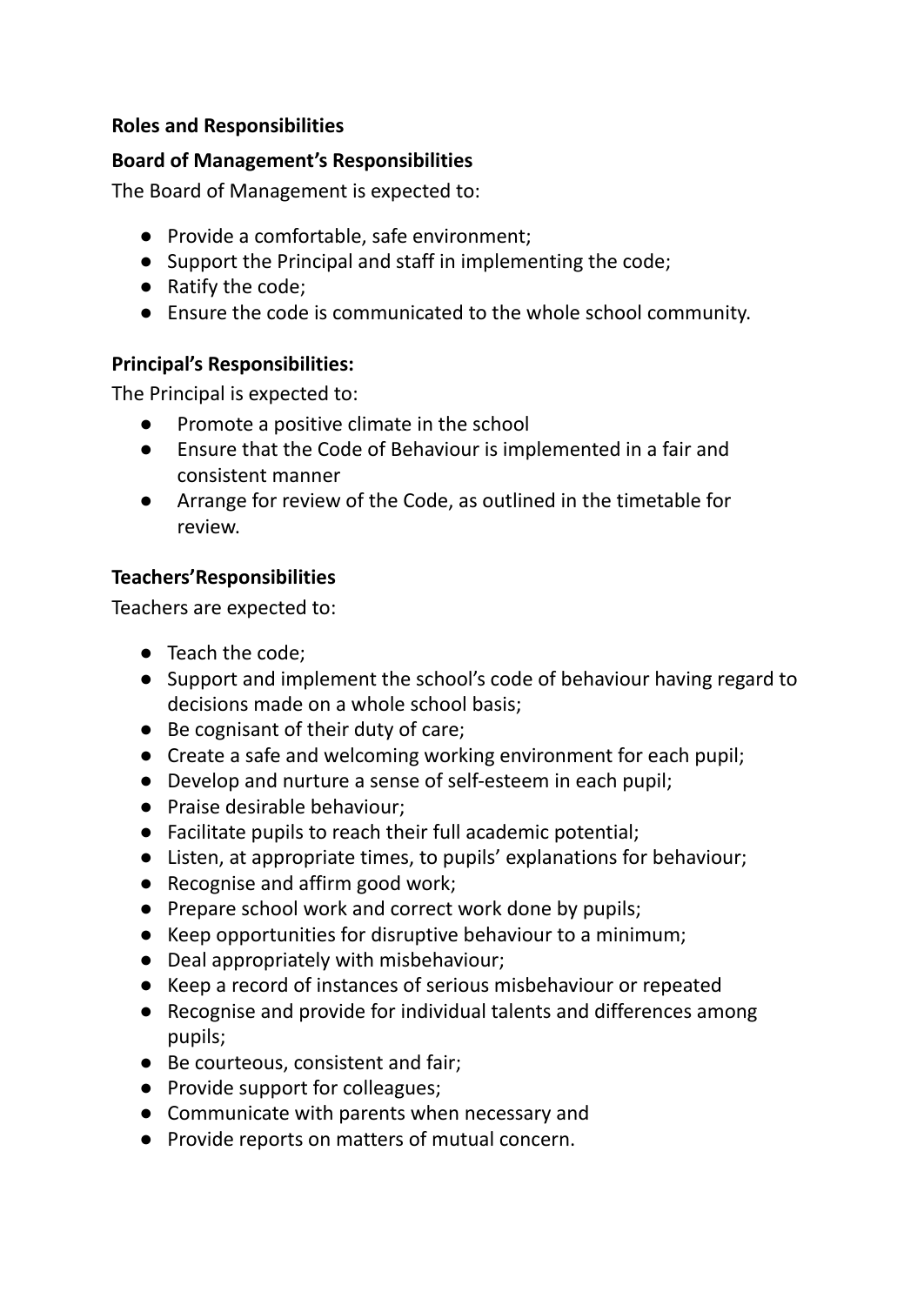### **Pupils' Responsibilities**

Pupils are expected to:

- Attend school regularly and punctually
- Listen to their teachers and act on instructions/advice
- Show respect for all members of the school community
- Respect all school property and the property of other pupils
- Avoid behaving in any way which would endanger others
- Avoid all nasty remarks, swearing and name-calling
- Include other pupils in games and activities
- Bring correct materials/books to school
- Follow school and class rules.

### **Parents/Guardians' Responsibilities**

Parents/guardians are expected to:

- Encourage children to have a sense of respect for themselves and for their own and other people's property
- Ensure that children attend regularly and punctually
- Be interested in, support and encourage their children's school work
- Be familiar with the code of behaviour and support its implementation
- Co-operate with teachers in instances where their child's behaviour is causing difficulties for others
- Communicate to the school the reasons for children's absences
- Communicate with the school in relation to any problems which may affect child's progress/behaviour.
- Label pupils coats and other personal property.
- Strictly supervise pre-school children, when in the school.
- Parents are asked to be vigilant for pedestrians at the school.

### **BULLYING**

1. In accordance with the requirements of the Education (Welfare) Act 2000 and the code of behaviour guidelines issued by the NEWB, the Board of Management of Scoil Naisiunta Iorball Sionnaigh has adopted the following anti-bullying policy within the framework of the school's overall code of behaviour. This policy fully complies with the requirements of the *Anti-Bullying Procedures for Primary and Post-Primary Schools* which were published in September 2013.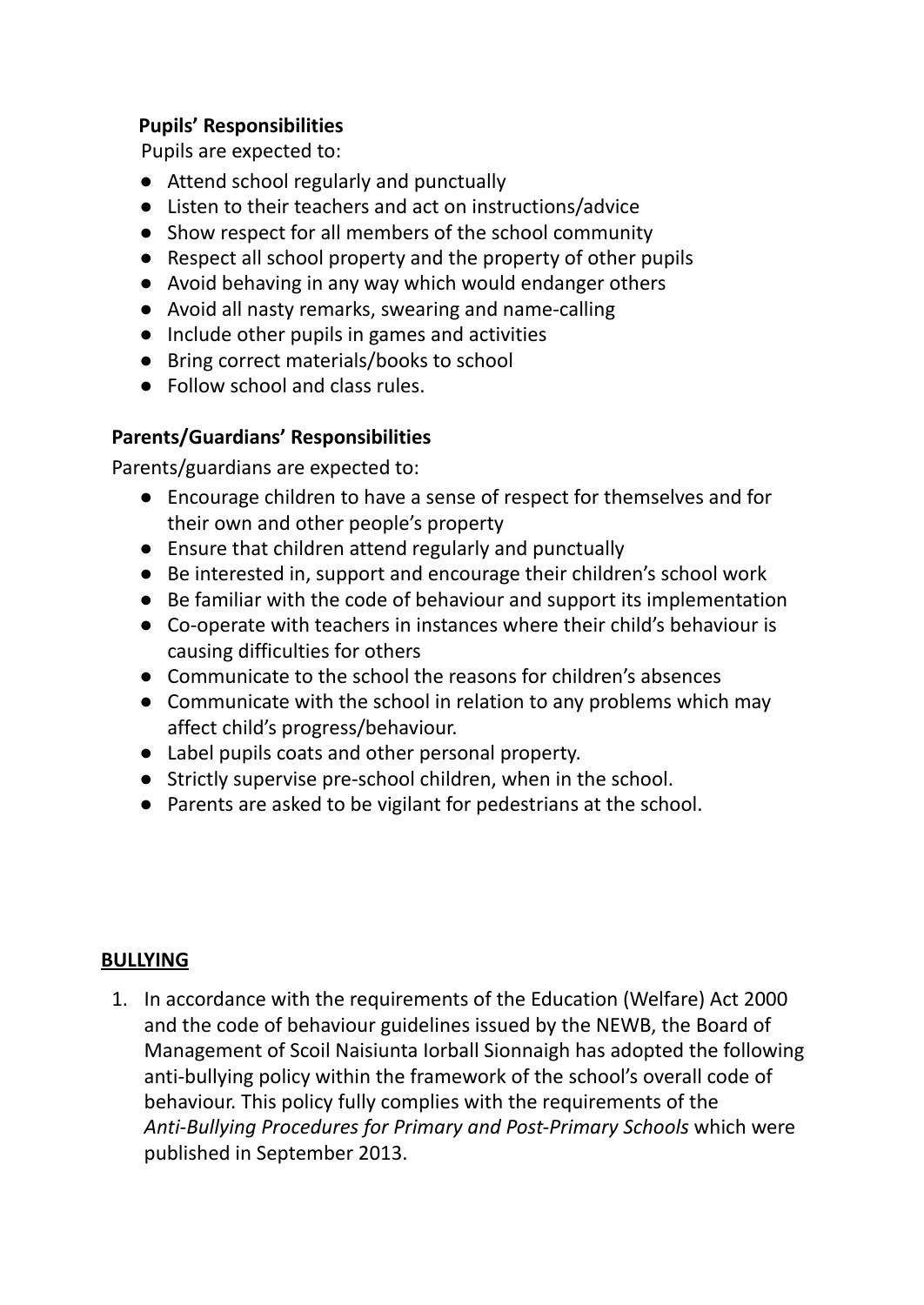- 2. The Board of Management recognises the very serious nature of bullying and the negative impact that it can have on the lives of pupils and is therefore fully committed to the following key principles of best practice in preventing and tackling bullying behaviour:
- A positive school culture and climate which
	- o is welcoming of difference and diversity and is based on inclusivity;
	- o encourages pupils to disclose and discuss incidents of bullying behaviour in a non-threatening environment; and
	- o promotes respectful relationships across the school community;
- Effective leadership; A school-wide approach;
	- o A shared understanding of what bullying is and its impact;
	- o Implementation of education and prevention strategies (including awareness raising measures) that-
	- o build empathy, respect and resilience in pupils; and explicitly address the issues of cyber-bullying and identity-based bullying including in particular, homophobic and transphobic bullying.
- Effective supervision and monitoring of pupils;
- Supports for staff;
- Consistent recording, investigation and follow up of bullying behaviour (including use of established intervention strategies); and
- On-going evaluation of the effectiveness of the anti-bullying policy.

### 3. In accordance with the *Anti-Bullying Procedures for Primary and*

*Post-Primary Schools* bullying is defined as follows:

Bullying is unwanted negative behaviour, verbal, psychological or physical conducted, by an individual or group against another person (or persons) and which is repeated over time.

The following types of bullying behaviour are included in the definition of bullying:

- deliberate exclusion, malicious gossip and other forms of relational bullying,
- cyber-bullying (there is a separate, detailed cyber-bullying policy) and
- identity-based bullying such as homophobic bullying, racist bullying,
- bullying based on a person's membership of the Traveller community and
- bullying of those with disabilities or special educational needs.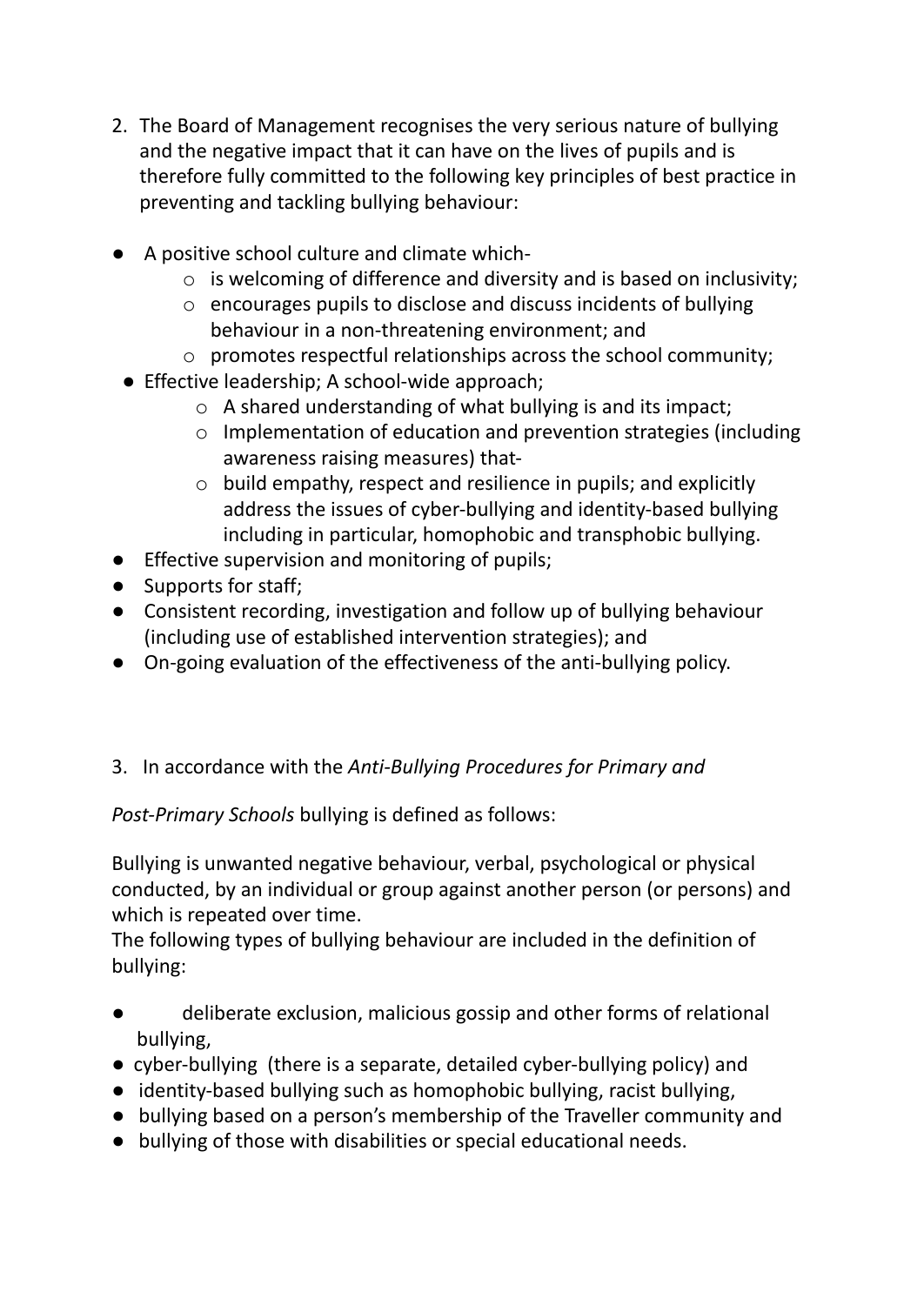- Isolated or once-off incidents of intentional negative behaviour, including a once-off offensive or hurtful text message or other private messaging, do not fall within the definition of bullying and should be dealt with, as appropriate, in accordance with the school's code of behaviour.
- However, in the context of this policy, placing a once-off offensive or hurtful public message, image or statement on a social network site or other public forum where that message, image or statement can be viewed and/or repeated by other people will be regarded as bullying behaviour.
- Negative behaviour that does not meet this definition of bullying will be dealt with in accordance with the school's code of behaviour.
- Additional information on different types of bullying is set out in Section 2 of the *Anti-Bullying Procedures for Primary and Post-Primary Schools*.
- 4. The relevant teachers for investigating and dealing with bullying are as follows:
- Any teacher in this school.
- Designated Liaison Officer: Nuala Mhic Gabhann
- Deputy designated Liaison officer: Eibhlín Uí Mhaolábhail.
- 5. The education and prevention strategies (including strategies specifically aimed at cyber- bullying and identity-based bullying including in particular, homophobic and transphobic bullying) that will be used by the school are as follows :

There are opportunities across the curriculum to build empathy, respect and resilience in pupils. This is true also for the development of self-worth. Programmes of work to address an awareness of the cause and effect of bullying are in place within the SPHE curriculum to include Stay Safe and Walk Tall.

Prevention and awareness raising lessons are explicitly taught to middle and upper primary pupils regarding cyber bullying covering appropriate on-line behaviour, staying safe on-line and reporting concerns about cyber bullying. [www.webwise.ie](http://www.webwise.ie)

For pupils with Special Educational Needs the school strives to decrease the likelihood of bullying by focusing on developing social skills, by promoting a culture of respect for all and by helping in the transitioning from primary to post primary where necessary.

6. The school's procedures for investigation, follow up and recording of bullying behaviour and the established intervention strategies used by the school for dealing with cases of bullying behaviour are as follows: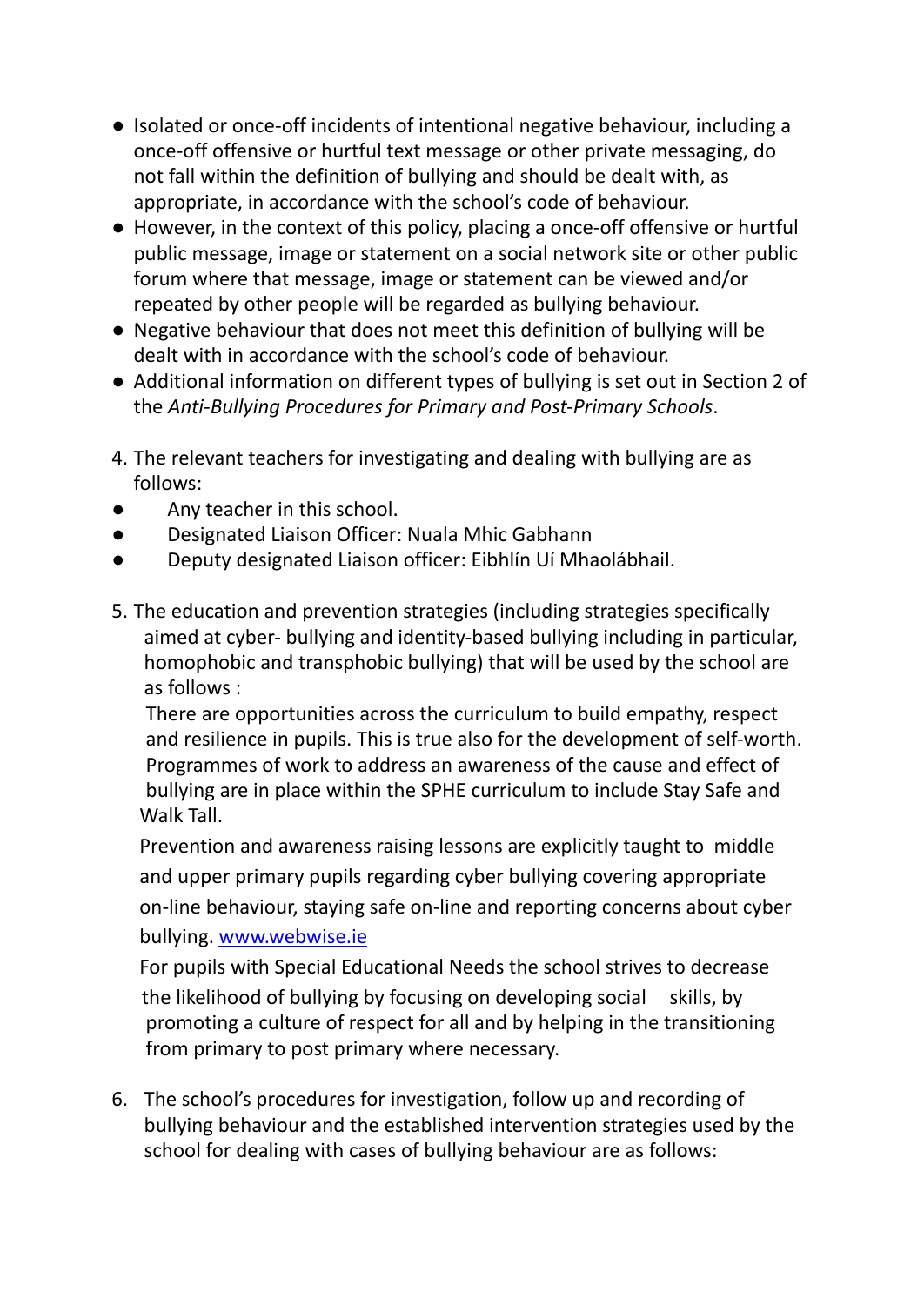- (i) The primary aim for the relevant teacher in investigating and dealing with bullying is to resolve any issues and to restore, as far as is practicable, the relationships of the parties involved (rather than to apportion blame);
- (ii) In investigating and dealing with bullying, the teacher will exercise his/her professional judgement to determine whether bullying has occurred and how best the situation might be resolved;
- (iii) All reports, including anonymous reports of bullying must be investigated and dealt with by the relevant teacher. In that way pupils will gain confidence in 'telling'. This confidence factor is of vital importance. It should be made clear to all pupils that when they report incidents of bullying they are not considered to be telling tales but are behaving responsibly;
- (iv) Non-teaching staff such as secretaries, special needs assistants (SNAs), bus escorts, caretakers, cleaners must be encouraged to report any
- incidents of bullying behaviour witnessed by them, or mentioned to them, to the relevant teacher;
- (v) Parents and pupils are required to co-operate with any investigation and assist the school in resolving any issues and restoring, as far as is practicable, the relationships of the parties involved as quickly as possible;
- (vi) It is very important that all involved (including each set of pupils and parents) understand the above approach from the outset;
- (vii) Teachers should take a calm, unemotional problem-solving approach when dealing with incidents of alleged bullying behaviour reported by pupils, staff or parents;
- viii) Incidents are generally best investigated outside the classroom situation to ensure the privacy of all involved;
- (ix) All interviews should be conducted with sensitivity and with due regard to the rights of all pupils concerned. Pupils who are not directly involved can also provide very useful information in this way;
- (x) When analysing incidents of bullying behaviour, the relevant teacher should seek answers to questions of what, where, when, who and why. This should be done in a calm manner, setting an example in dealing effectively with a conflict in a non-aggressive manner: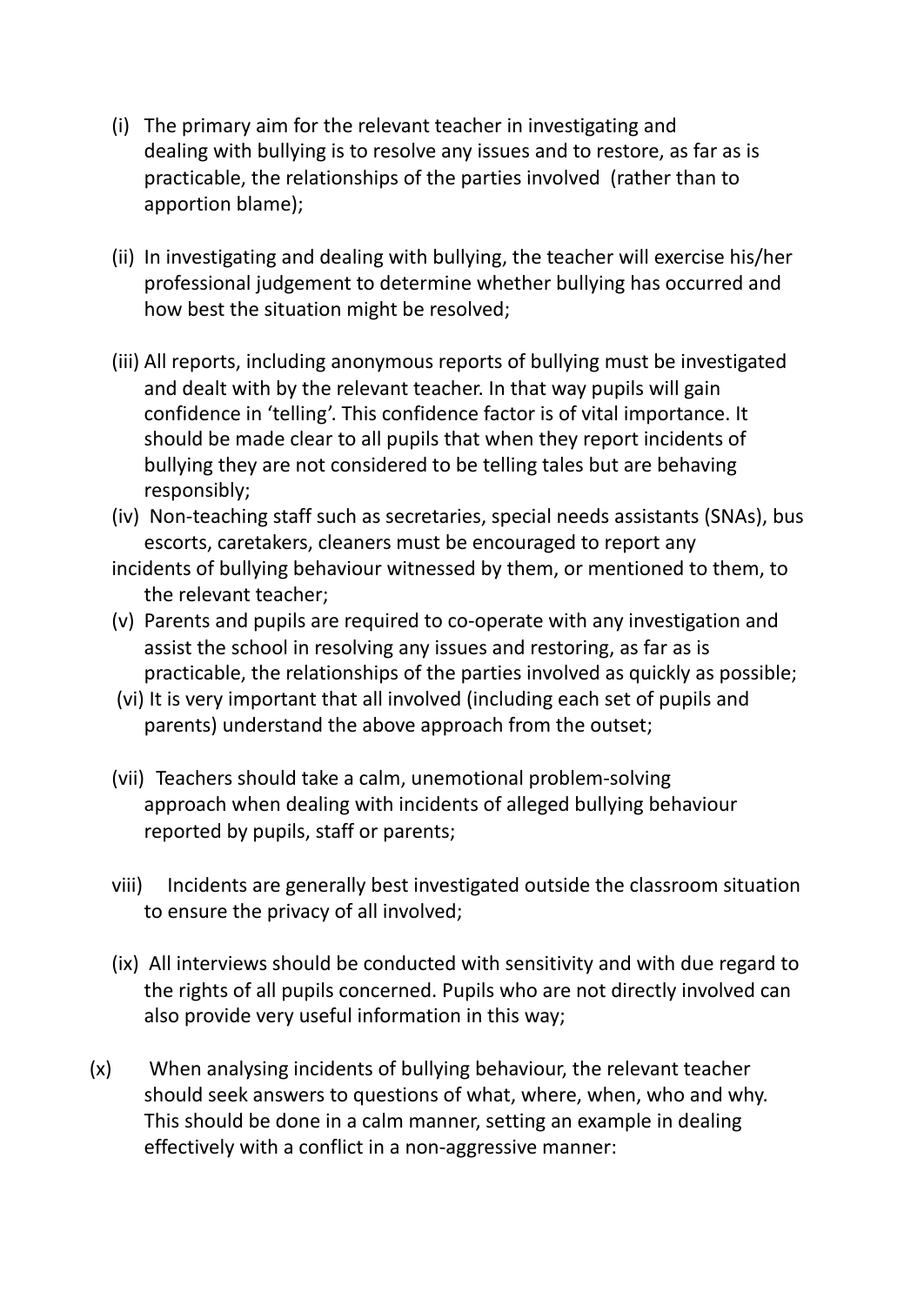- (xi) If a group is involved, each member should be interviewed individually at first. Thereafter, all those involved should be met as a group. At the group meeting, each member should be asked for his/her account of what happened to ensure that everyone in the group is clear about each other's statements;
- (xii) Each member of a group should be supported through the possible pressures that they may face them from the other members of the group after interview by the teacher;
- (xiii) It may also be appropriate or helpful to ask those involved to write down their account of the incident(s);
- (xiv) Where the relevant teacher has determined that a pupil has been engaged in bullying behaviour, it should be made clear to him/her how he/she is in breach of the school's anti-bullying policy and efforts should be made to try to get him/her to see the situation from the perspective of the pupil being bullied;
- (xv) It must also be made clear to all involved (each set of pupils and parents) that in any situation where disciplinary sanctions are required, this is a private matter between the pupil being disciplined, his or her parents and the school;
- (xvi) Follow-up meetings with the relevant parties involved should be arranged separately with a view to possibly bringing them together at a later date if the pupil who has been bullied is ready and agreeable. This can have a therapeutic effect;
- (xvii) In cases where the relevant teacher considers that the bullying behaviour has not been adequately and appropriately within 20 school days after he/she has determined that bullying behaviour has occurred, it must be recorded by the relevant teacher in the recording template.
- (xviii) In determining whether a bullying case has been adequately and professional judgement, take the following factors into account:
	- Whether the bullying behaviour has ceased;
	- Whether any issues between the parties have been resolved as far as is practicable;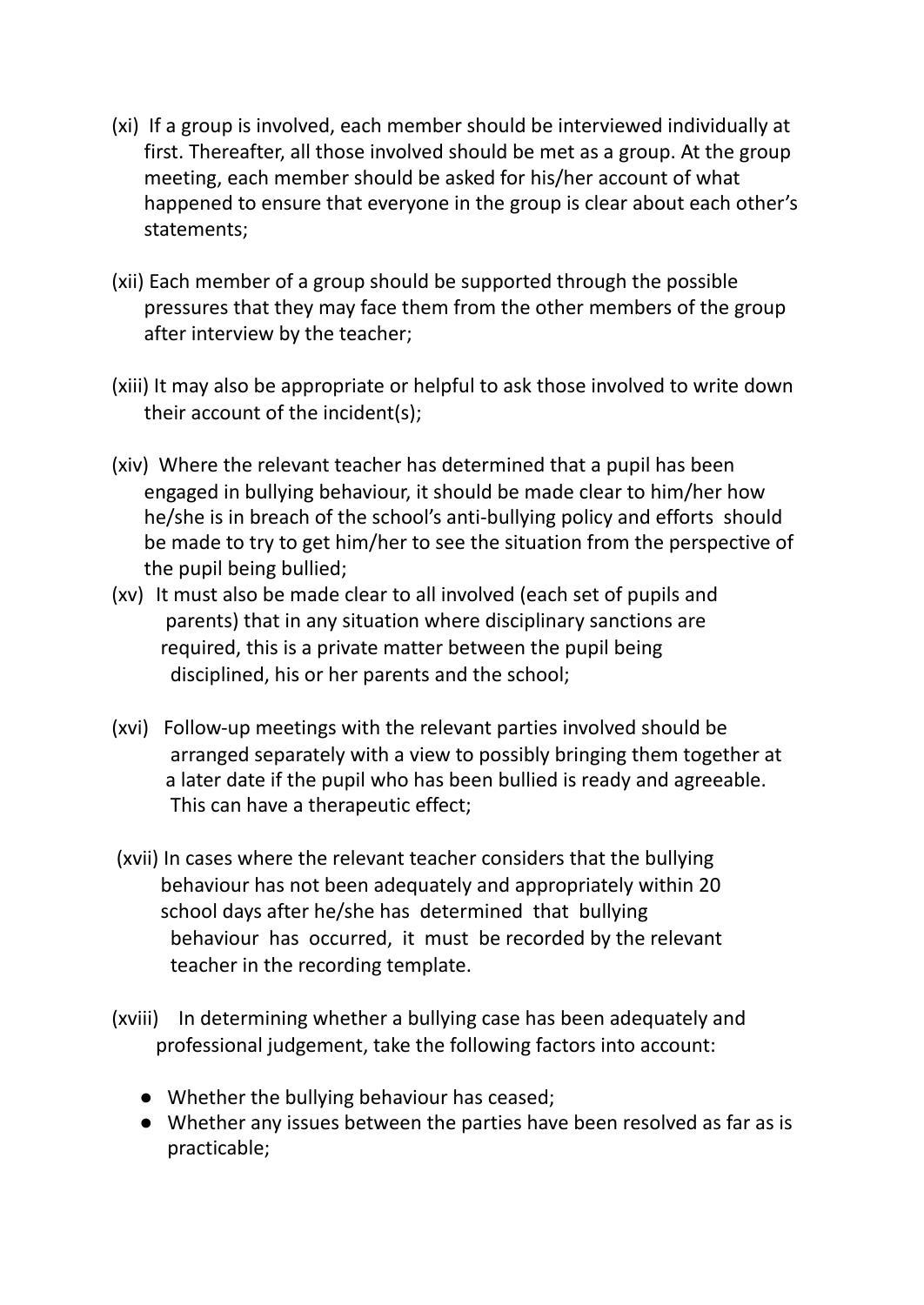- Whether the relationships between the parties have been restored as far as is practicable; and
- Any feedback received from the parties involved, their parents or the school Principal or Deputy Principal;
- (xix) Where a parent is not satisfied that the school has dealt with a bullying case in accordance with these procedures, the parents must be referred, as appropriate, to the school's complaints procedures;
- (xx) In the event that a parent has exhausted the school's complaints procedures and is still not satisfied, the school must advise the parents of their right to make a complaint to the Ombudsman for Children.
- 7. The school's programme of support for working with pupils affected by bullying is as follows :
- **●** Principal/teacher to outline the decision to implement the suspension and will present the parents/guardian with a written statement of the terms, duration and date of the termination of the suspension. All efforts will be made to contact parents including calling or texting mobile phones... Where parents are not available during school hours the alternative numbers may be used.
- Pupils affected by bullying will be given opportunities to participate in age appropriate activities designed to raise their self-esteem, to
- develop their friendship and social skills and to build their resilience when needed.
- Pupils involved in bullying behaviour need on going assistance. For these pupils where low self-esteem is an issue, opportunities will be offered to increase feelings of self-worth. In cases where the school has serious concerns regarding the management of a pupil's behaviour help will be sought from NEPS.
- 8. Supervision and Monitoring of Pupils The Board of Management confirms that appropriate supervision and monitoring policies and practices are in place to both prevent and deal with bullying behaviour and to facilitate early intervention where possible.
- 9. Prevention of Harassment

The Board of Management confirms that the school will, in accordance with its obligations under equality legislation, take all such steps that are reasonably practicable to prevent the sexual harassment of pupils or staff or the harassment of pupils or staff on any of the nine grounds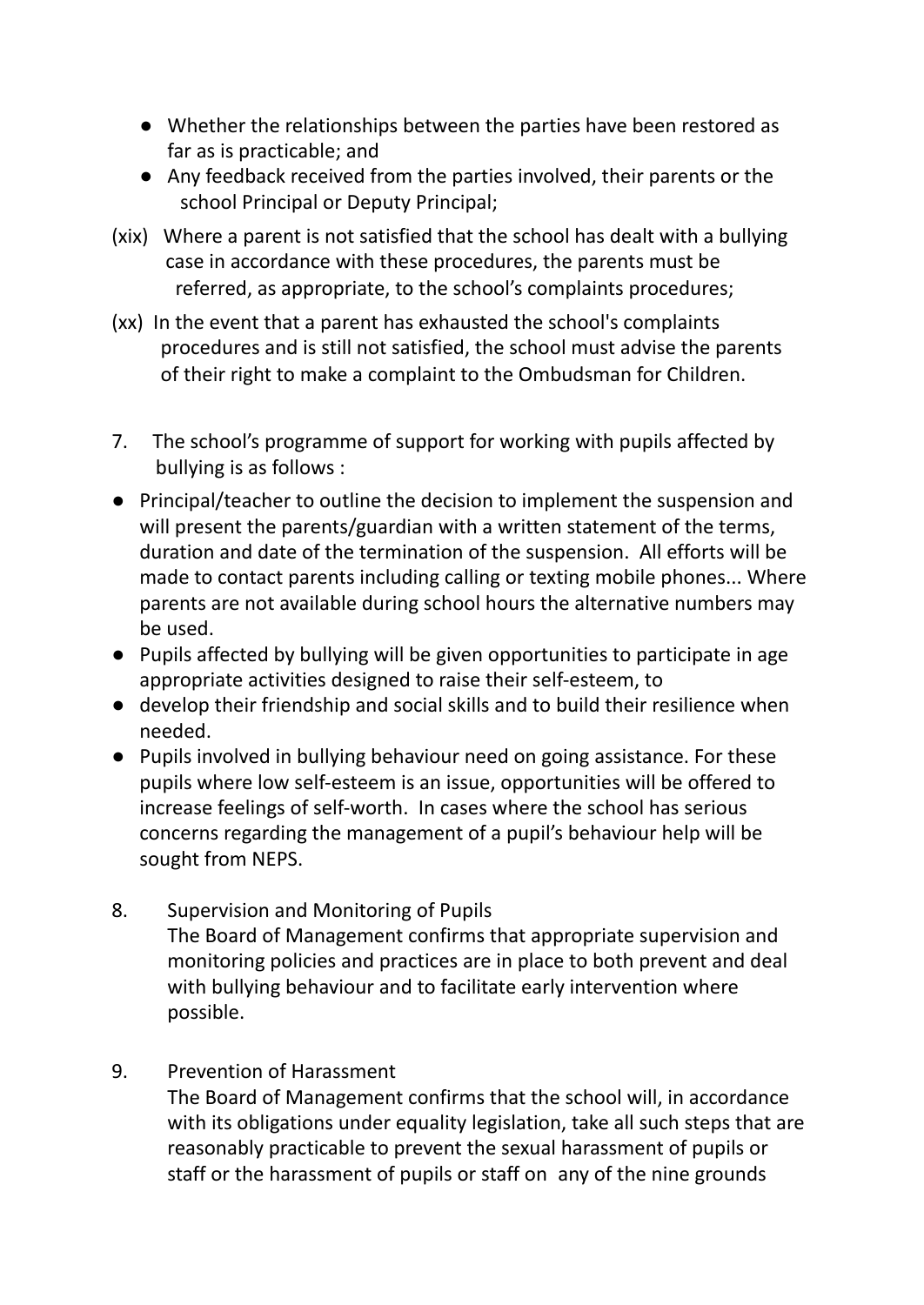specified i.e. gender including transgender, civil status, family status, sexual orientation, religion, age, disability, race and membership of the Traveller community.

## **RIALACHA SCOILE SCHOOL RULES AND REGULATIONS**

- 1. Pupils are expected to behave in a responsible manner both to themselves and all others.
- 2. All pupils are expected to treat staff, their fellow pupils and visitors with respect and courtesy at all times.
- 3. Pupils should be presented punctually for school, i.e., before 9.20 a.m. and Not before 9.00 a.m. Arriving for school too early often leads to fatigue, bullying and quarrelling which tends to be continued at breaks.
- 4. Pupils arriving late for school cause distraction and disruption within the classroom and this is unfair to those who have arrived in good time.
- 5. Pupils should not enter the classrooms before the bell rings at 9.20 a.m. However, on wet mornings, with the principal's consent, pupils may be permitted to enter the classrooms prior to 9.20 a.m.
- 6. All infant pupils should vacate the school premises at 2.00 p.m. sharp.
- 7. If, on a rare occasion, a parent cannot arrange to have a child collected he/she must request the class teacher to retain the child in the classroom. The teacher may facilitate this request if it does not impinge on her work preparation.
- 8. All infant pupils should be collected at the designated collection point. They should vacate the school promptly and quietly.
- 9. No responsibility is accepted for pupils before 9.00 a.m. or after 3.00 p.m.
- 10. Pupils should not enter the school grounds / premises when school is not in operation.
- 11. Children should line up promptly and in an orderly fashion in their designated position when the bell rings at 9.20 a.m., 11.00 a.m. and 1.00 p.m.
- 12. Children shall remain in their classrooms during lunch breaks on wet days.
- 13. Every absence of a child must be accounted for by forwarding a note or making contact with the class teacher or principal. In accordance with the Education Welfare Act 2000 the relevant authority (NEWB) will be informed of pupils who have been absent for twenty or more school days during a school year.
- 14. Permission to leave school early will only be granted when requested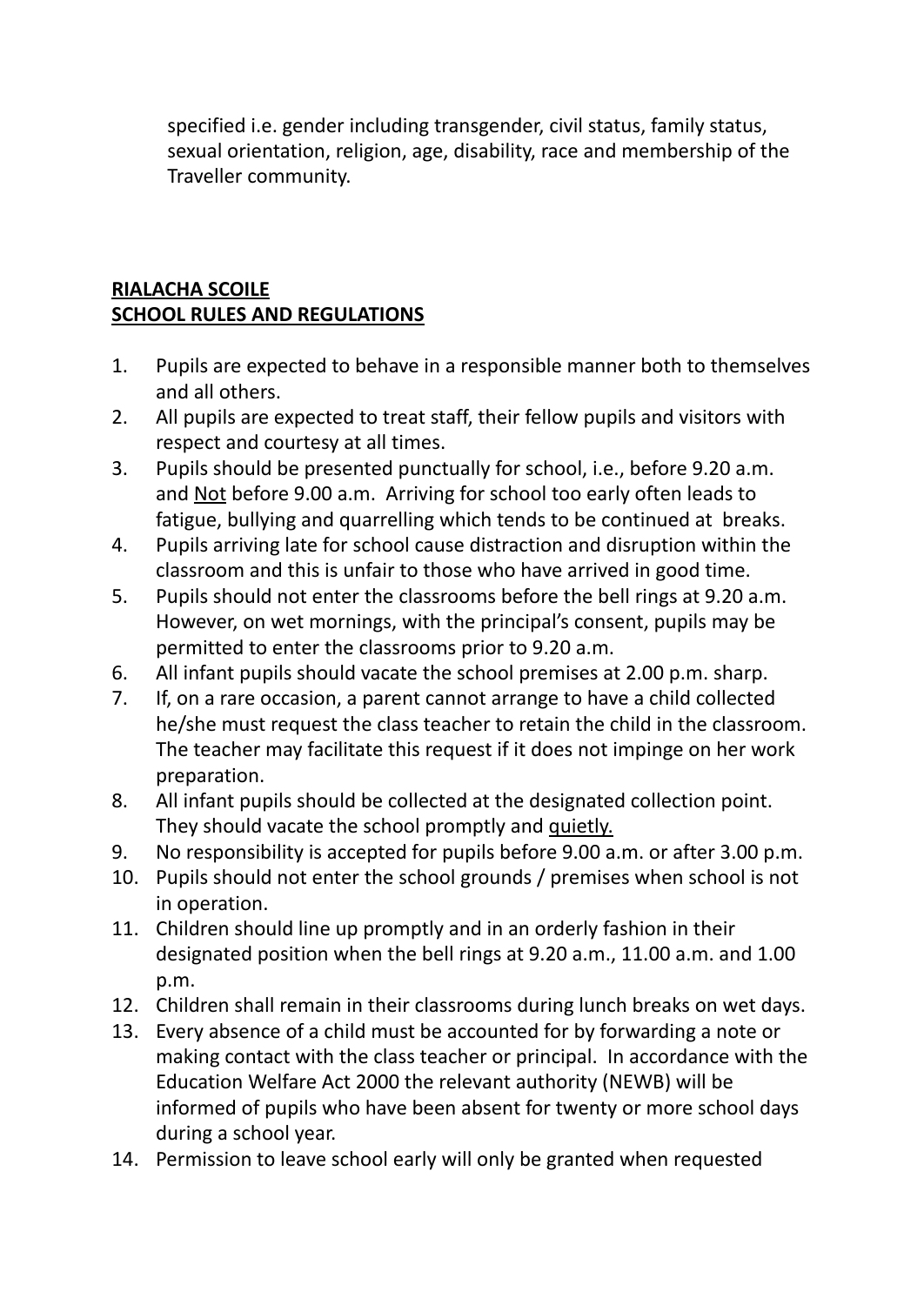by a note from the parents/guardians. The principal should always be informed by the parents/guardians when a child is being removed from the school premises.

- 15. Any infectious illnesses should be notified to the school immediately and pupils should only return to school when fully recovered.
- 16. Hair must be neat and clean and kept out of the eyes. Unconventional hairstyles that are considered to be distracting and/or disruptive to the educational environment are prohibited. Students may wear natural hair colours only. For further clarification on what is unconventional, please consult with the principal.
- 17. In the interest and welfare of all pupils parents should be conscious of and have regard for the personal hygiene of their children, particularly body odour and head lice.
- 18. In the event of your child having head lice, kindly notify the principal immediately so that all parents can be circularised regarding taking the necessary remedial action.
- 19. The school has adopted a Healthy eating Policy. Chewing gum, crisps, peanuts, popcorn (choking hazard), chewy sweets, isotonic and fizzy drinks are not allowed as lunch items **at all**. Friday is considered 'Treat Day' where a small treat is included with the normal healthy lunch. The teachers will encourage the pupils to eat their lunch but it is ultimately the child's own responsibility.
- 20. Chewing gum is strictly prohibited during school hours.
- 21. The use of mobile phones is strictly prohibited.
- 22. No jewellery should be worn during P.E. lessons.
- 23. The school cannot accept responsibility for the loss of pupils' property. All books, jackets, coats, lunch boxes, erasers, pens, pencils, copies, footballs etc. should be clearly marked with the pupil's name.
- 24. Valuables should not be brought to school.
- 25. Money should not be brought to school unless it is specifically required for school purposes – it should never be left in a coat or bag.
- 26. Textbooks and copies which are not necessary to complete homework may be left in the classroom.
- 27. Pupils must respect all school property and treat all books, resources and equipment with care. Parents will be held accountable for the cleaning, repair or replacement of any school property lost or wilfully damaged/vandalised by their child.
- 28. Pupils must keep the school environment clean and litter free. They will be expected to co-operate fully in any anti-litter campaign or organised clean-up activity.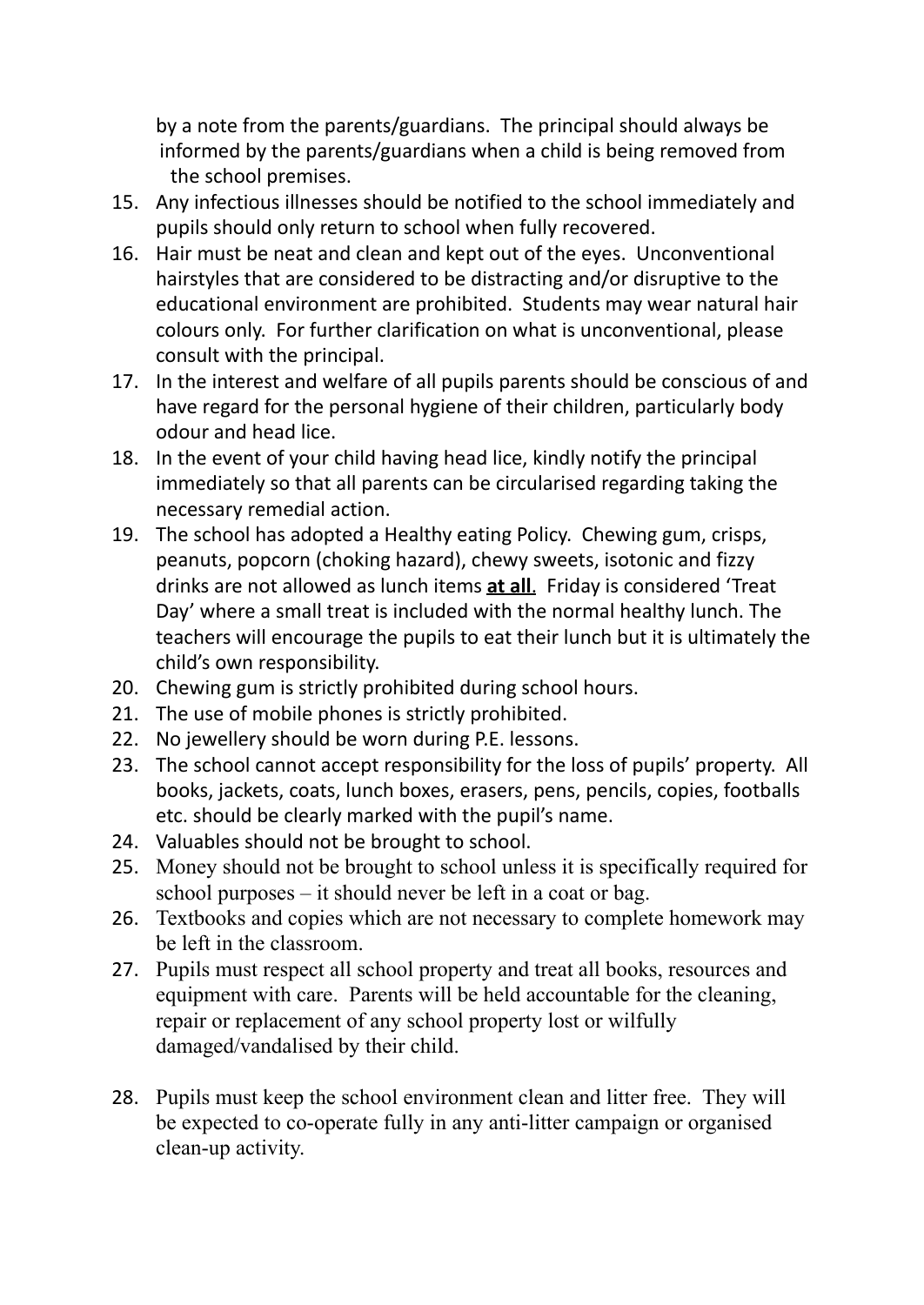- 29. It is compulsory to wear the school uniform/tracksuit and shoes throughout the entire school year, including P.E. days. Runners are not allowed. Tracksuit bottoms may not have a logo or zips on the bottom of each leg
- 30. It is school policy to assign homework on a regular basis so parents can assume that their children have homework to do (written, oral or memorisation) and should ensure that an earnest effort is made to have it done. Nevertheless there will be occasional remissions. Parents are strongly encouraged to take an active interest in their child's homework and if homework causes problems parents are asked to contact the class teacher. Badly presented or incomplete homework may have to be re-done either in school or at home.
- 31. It would be greatly appreciated if parents of pupils in classes I VI would inspect their children's homework journal on a regular basis, as it is a medium of communication between school and home. The journal should be signed by a parent/guardian.
- 32. In the interest of your child's safety parents should avoid parking on the factory side of the road when leaving or collecting children.
- 33. The thoroughfare outside the school should be kept clear at all times to avoid congestion and also to facilitate pupils using the school bus. Parents should not park or abandon cars in this area.
- 34. Staff members should not be contacted at home or outside of school hours regarding school-related affairs unless by prior arrangement and with the approval of the staff members.
- 35. In accordance with the guidelines and procedures in relation to Child Protection and Welfare the school staff is obliged to report to The Health Board where there is a matter of concern in relation to neglect, emotional, physical or sexual abuse of any children in this school.
- 36. Parents should not make representation to the principal in regard to their children's class placement.
- 37. The principal's decision with regard to class placement, class divisions and allocation of staff is final.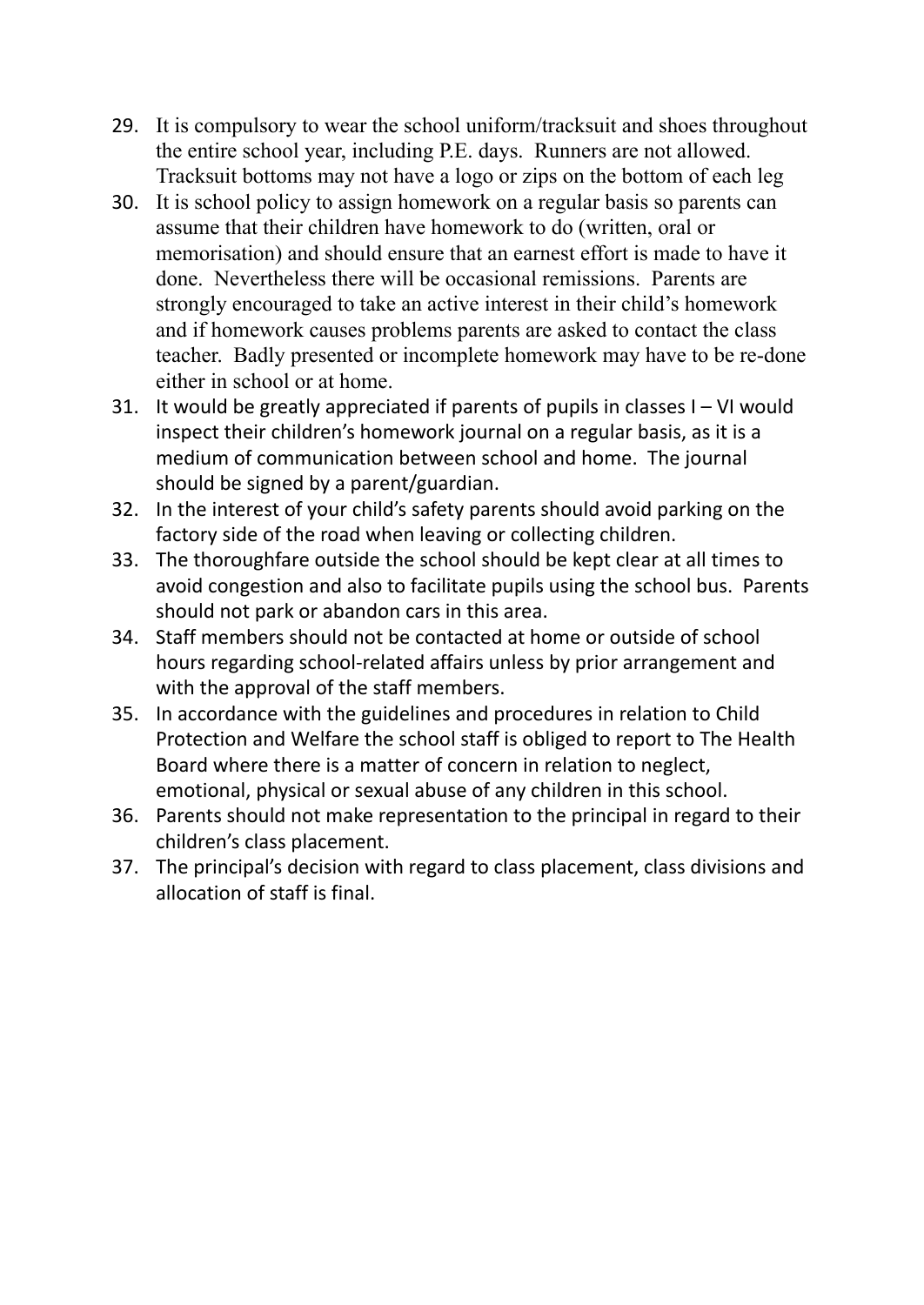#### **APPENDIX 1A – BEHAVIOUR REVIEW**

| <b>MISBEHAVIOUR</b>                                                                       | <b>COMMENTS</b>      |
|-------------------------------------------------------------------------------------------|----------------------|
| Interrupting class work                                                                   | <b>Minor</b>         |
| Leaving school premises without permission                                                | <b>Serious</b>       |
| Not completing Homework without good reason (to<br>include a note from a parent/guardian) | <b>Minor</b>         |
| Being discourteous or unmannerly                                                          | <b>Minor/Serious</b> |
| Inappropriate behaviour or gestures                                                       | <b>Serious</b>       |
| Regularly arriving late for school                                                        | <b>Serious</b>       |
| Littering around the school                                                               | <b>Minor</b>         |
| <b>Telling lies</b>                                                                       | <b>Minor/Serious</b> |
| Name calling                                                                              | <b>Minor/Serious</b> |
| Constantly disruptive in class                                                            | <b>Serious</b>       |
| Talking out of turn                                                                       | <b>Minor</b>         |
| Aggressive, threatening or violent behaviour towards a                                    | <b>Gross</b>         |
| member of staff or a pupil; (e.g. physical violence,                                      |                      |
| striking, nipping, biting, spitting).                                                     |                      |
| Using unacceptable language                                                               | <b>Serious</b>       |
| <b>Stealing</b>                                                                           | <b>Serious</b>       |
| Running in the school building                                                            | <b>Minor</b>         |
| <b>Bullying</b>                                                                           | <b>Serious</b>       |
| Damaging others' property                                                                 | <b>Serious</b>       |
| Answering back a teacher                                                                  | <b>Serious</b>       |
| Endangering self or fellow pupils in the class or the<br>yard                             | <b>Serious</b>       |
| Deliberate, continual disobedience.                                                       | <b>Serious</b>       |
| Bringing weapons or dangerous substances to school                                        | <b>Gross</b>         |
| Persistently engaging in activities which have been                                       | Gross                |
| identified by members of staff as dangerous or                                            |                      |
| inappropriate                                                                             |                      |
| Deliberately injuring any member of the school                                            | <b>Gross</b>         |
| community                                                                                 |                      |
| Setting fire to school property                                                           | <b>Gross</b>         |
| Deliberately interfering with fire hose, fire extinguisher<br>etc.                        | <b>Gross</b>         |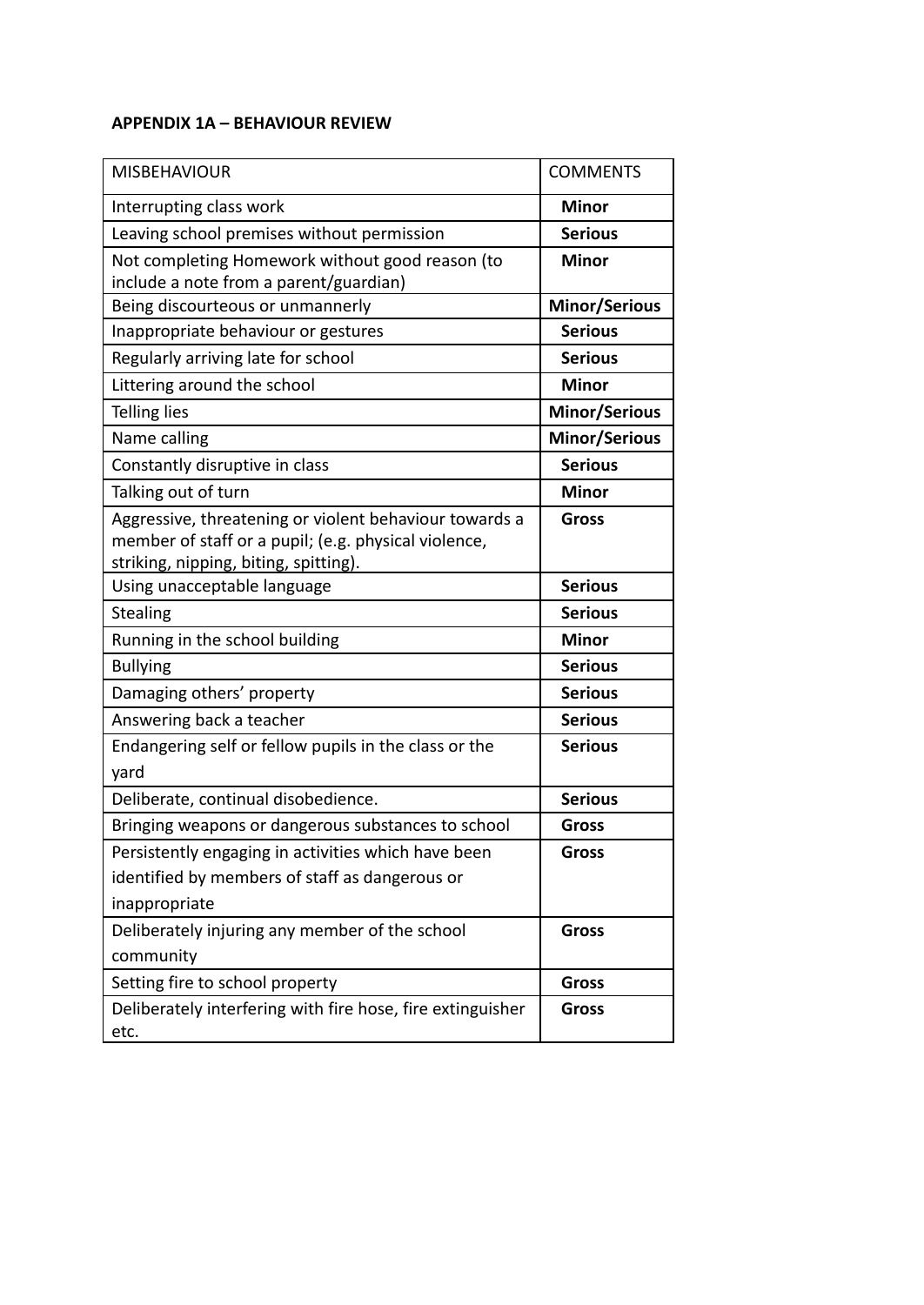#### **APPENDIX 1B**

| <b>SANCTION</b>                                    | <b>COMMENT /</b><br><b>IMPLICATIONS</b> |
|----------------------------------------------------|-----------------------------------------|
| Reasoning with pupils including advising them      | Minor                                   |
| about the consequences of their actions            |                                         |
| Verbal reprimand (including advice on how to       | Minor/Serious                           |
| improve                                            |                                         |
| "Time out"                                         | Minor                                   |
| Withdrawal of privileges                           | Minor/Serious                           |
| Note in journal from class teacher to be signed by | Minor/Serious                           |
| parent                                             |                                         |
| Temporary separation from peers (within the        | Minor/Serious                           |
| classroom)                                         |                                         |
| Referral to another teacher/classroom (maximum     | <b>Serious</b>                          |
| stay one hour)                                     |                                         |
| Carrying out a useful task within the school       | Minor                                   |
|                                                    |                                         |
| Extra written work (perhaps describing             | <b>Serious</b>                          |
| misbehaviour or writing out school rules or rule   |                                         |
| broken to a maximum of twenty times) – again to    |                                         |
| be signed by parent                                |                                         |
| Reflection sheet, to be signed by the parent (Kept | Serious                                 |
| on file by teacher)                                |                                         |
| Recording instances of repeated misbehaviour and   | Serious                                 |
| referral to the Principal (3 records)              |                                         |
| Child will be sent directly to the Principal       | Serious                                 |
|                                                    |                                         |
| Formal letter from school Principal informing      | <b>Serious</b>                          |
| parent of Misbehaviour                             |                                         |
|                                                    |                                         |